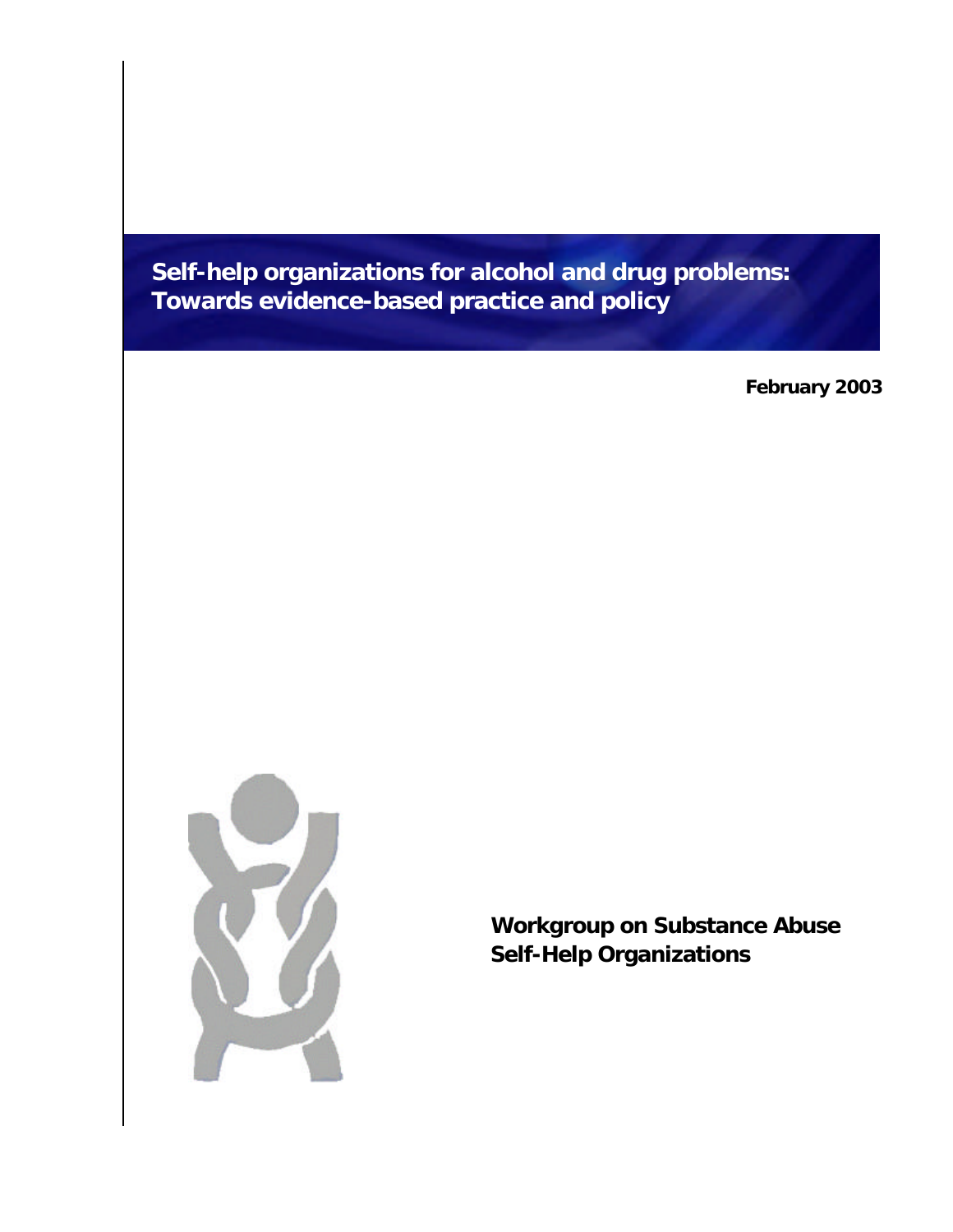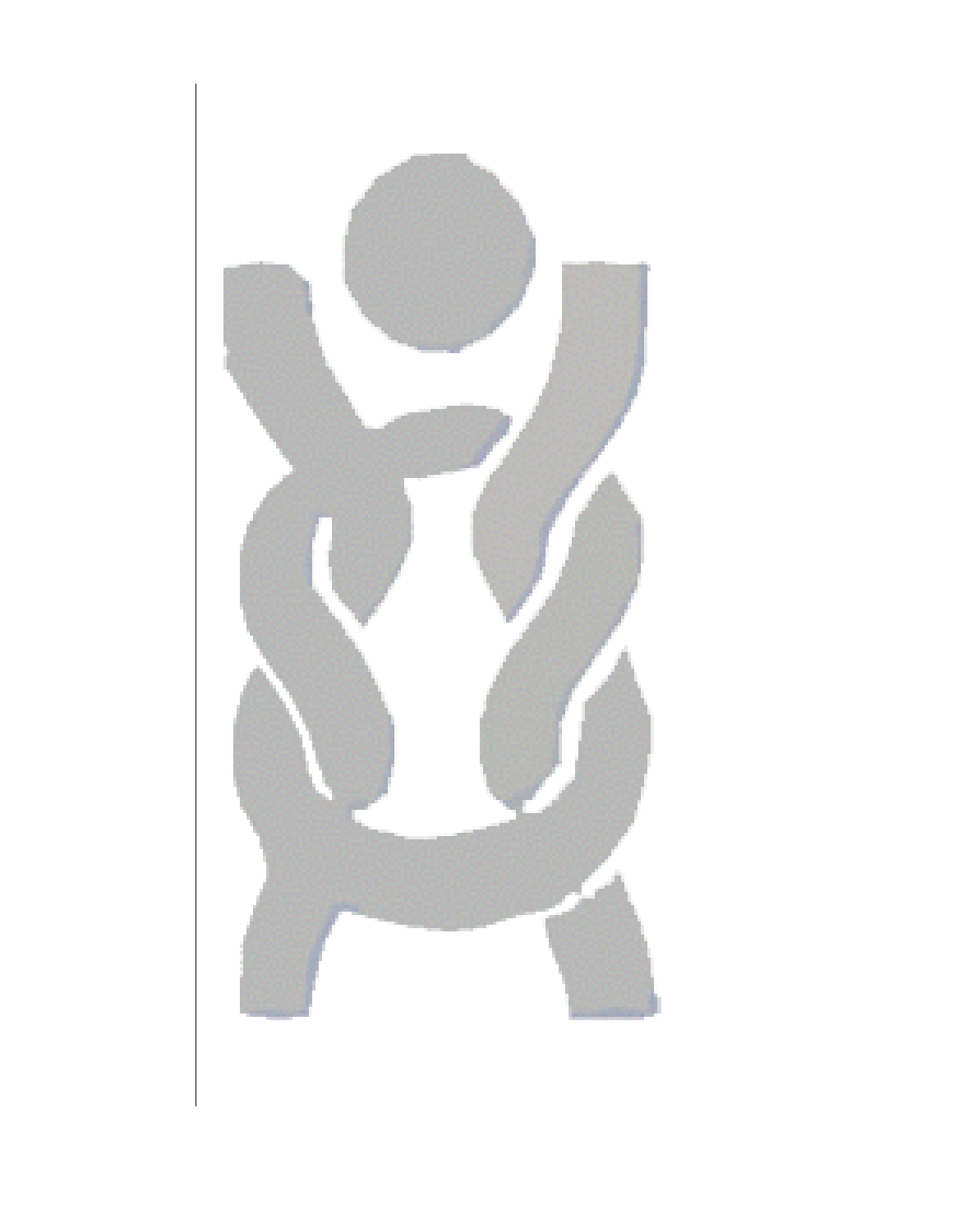| <b>Acknowledgment</b> | This paper is based primarily on the discussions of a workgroup on<br>alcohol and drug-related self-help organizations held at a meeting<br>funded by The Substance Abuse and Mental Health Services<br>Administration (SAMHSA), U.S. Department of Health and Human<br>Services and The Mental Health Strategic Healthcare Group, U.S.<br>Department of Veterans Affairs (VA). The coordinators and members<br>of the workgroup are listed at the end of this document. |
|-----------------------|--------------------------------------------------------------------------------------------------------------------------------------------------------------------------------------------------------------------------------------------------------------------------------------------------------------------------------------------------------------------------------------------------------------------------------------------------------------------------|
| <b>Disclaimer</b>     | The conclusions in this document do not necessarily represent official<br>views of SAMHSA, the VA, or the organizations with which any<br>author or commentator on this paper are affiliated.                                                                                                                                                                                                                                                                            |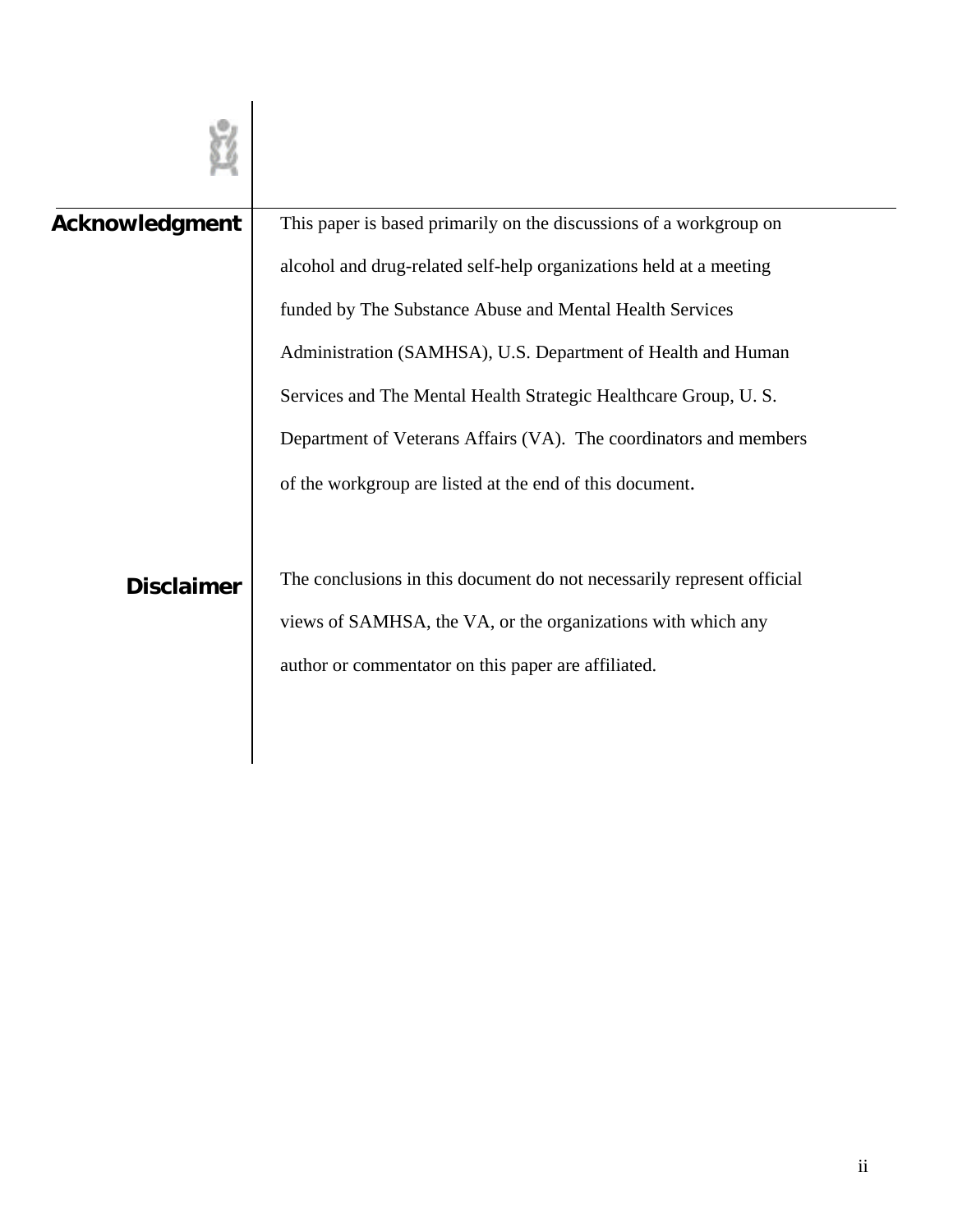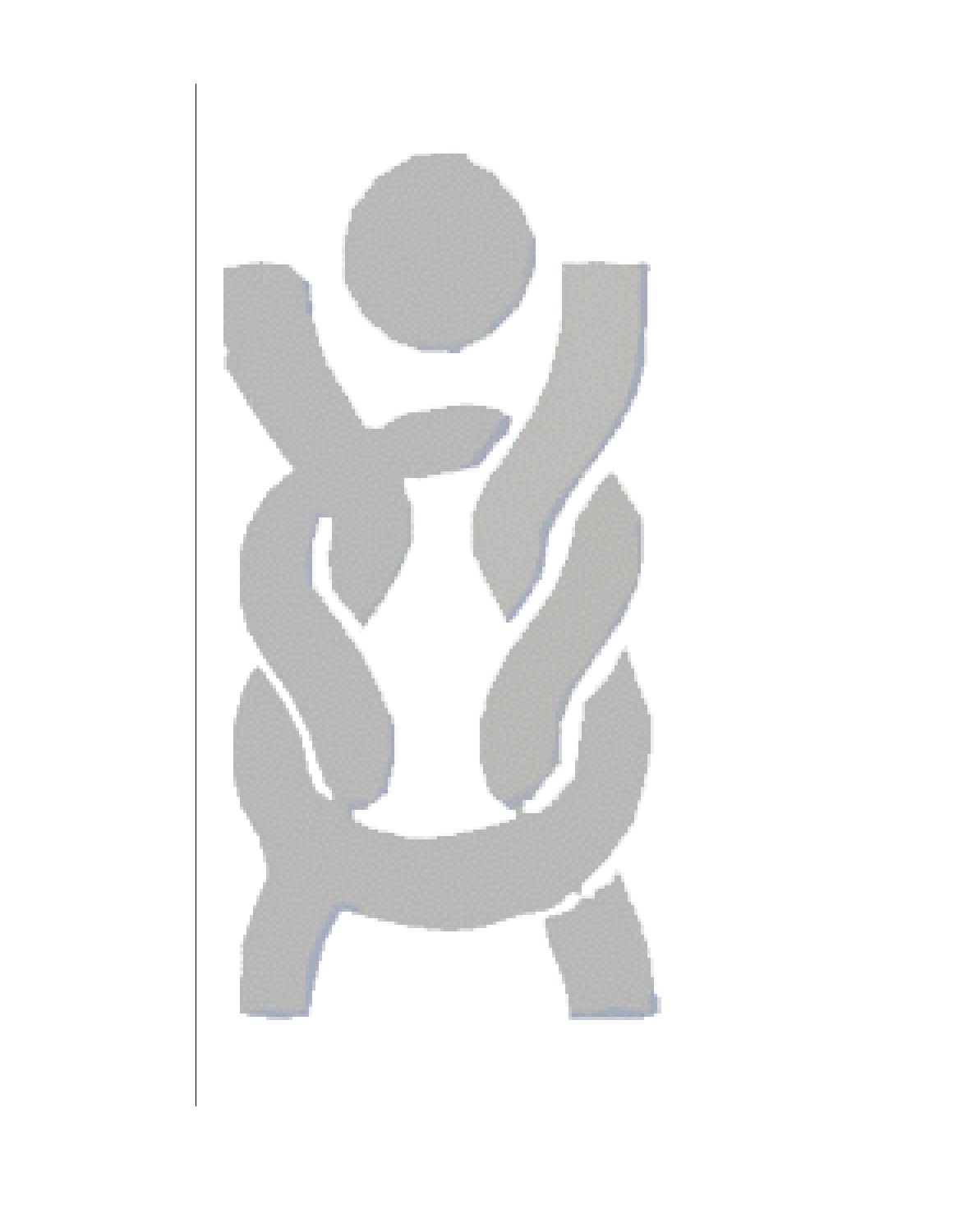|                                                                                                    | <b>Workgroup on Substance Abuse</b><br><b>Self-Help Organizations</b>                                                                                                                                                                                                                                                                                                                                                                                                                                                                                                                                                                                                                                                                                                                                                                                                                                                                                                                                                                                                                                                              |
|----------------------------------------------------------------------------------------------------|------------------------------------------------------------------------------------------------------------------------------------------------------------------------------------------------------------------------------------------------------------------------------------------------------------------------------------------------------------------------------------------------------------------------------------------------------------------------------------------------------------------------------------------------------------------------------------------------------------------------------------------------------------------------------------------------------------------------------------------------------------------------------------------------------------------------------------------------------------------------------------------------------------------------------------------------------------------------------------------------------------------------------------------------------------------------------------------------------------------------------------|
| <b>Coordinators</b>                                                                                | Keith Humphreys, Ph.D., Director, VA Program Evaluation and Resource Center, and<br>Associate Professor of Psychiatry, Stanford University<br>Stephen Wing, M.S.W., Acting Associate Administrator for Alcohol Policy,<br><b>SAMHSA</b><br>Dennis McCarty, Ph.D., Professor, Oregon Health and Science University                                                                                                                                                                                                                                                                                                                                                                                                                                                                                                                                                                                                                                                                                                                                                                                                                  |
| <b>Member</b>                                                                                      | John Chappel, M.D., Professor of Psychiatry, University of Nevada<br>Lewis Gallant, Ph.D., Executive Director, NASADAD<br>Beverly Haberle, MHS, Project Director, Pennsylvania Recovery Organization<br>PRO-ACT<br>A. Thomas Horvath, Ph.D., President, SMART Recovery<br>Lee Ann Kaskutas, Dr. P.H., Scientist, Alcohol Research Group<br>Thomas Kirk, Ph.D., Commissioner, Connecticut Dept. Of Mental Health and<br><b>Addiction Services</b><br>Daniel Kivlahan, Ph.D., Director, VA CESATE<br>Alexandre Laudet, Ph.D., Principal Investigator, National Development and<br>Research Institute, Inc.<br>Barbara S. McCrady, Ph.D., Professor II, Rutgers University<br>A. Thomas McLellan, Ph.D. Professor, University of Pennsylvania<br>Jon Morgenstern, Ph.D., Vice-President, CASA<br>Mike Townsend, M.S.S.W., Director, Kentucky Division of Substance Abuse<br>Roger Weiss, M.D., Associate Professor of Psychiatry, Harvard Medical School                                                                                                                                                                              |
| <b>Other individuals</b><br>who commented on<br>this document<br>and/or workgroup<br>deliberations | Sonya A. Baker, Program Manager, Santa Barbara Council on Alcoholism and Drug<br>Abuse/Community Recovery Network<br>T. Robert Burke, Trustee, Stanford University<br>Herman Diesenhaus, Senior Evaluation Specialist, CSAT<br>Dona M. Dmitrovic, Exec. Director, Pennsylvania Recovery Organizations<br>Alliance<br>R. John Gregrich, Chief, Treatment Branch, Office of National Drug Control Policy<br>Tom Hill, Senior Policy Associate, Health Systems Research<br>Mike Hilton, Health Scientist Administrator, NIAAA<br>George Kosniak, Deputy Director, National High Intensity Drug Trafficking<br>Area Program, Office of National Drug Control Policy<br>John Mahoney, Former Deputy Administrator, HRSA<br>Kate Malliarakis, Former Branch Chief for Specific Drugs, Office of National Drug<br><b>Control Policy</b><br>J. Paul Molloy, Chief Executive Officer, Oxford House, Inc.<br>Harold Perl, Chief, Health Services Research Branch, NIAAA<br>Rick Sampson, Director, Alliance Project<br>Richard Suchinsky, Associate Chief Consultant for Addictive Disorders, VA<br>Mental Health Strategic Healthcare Group |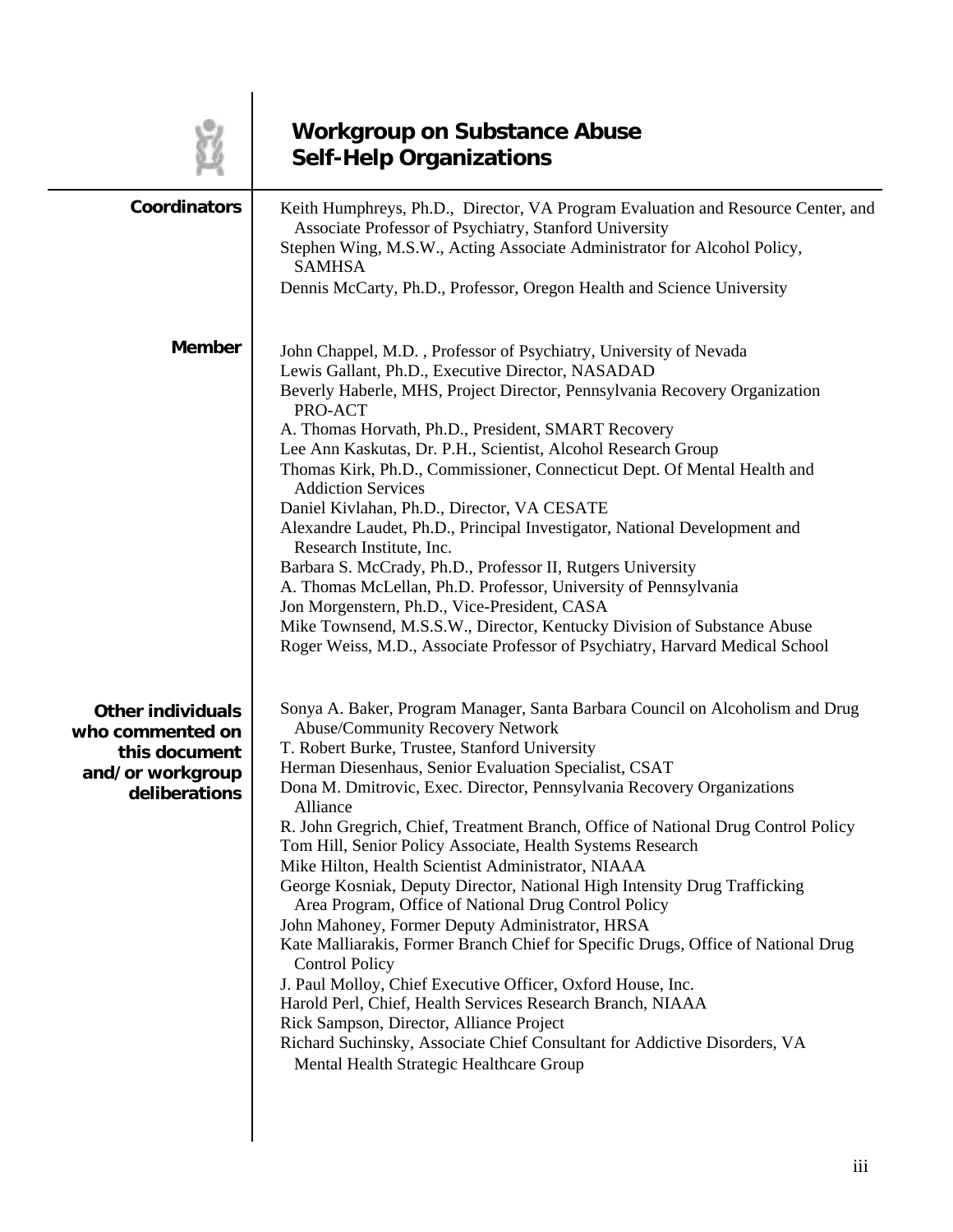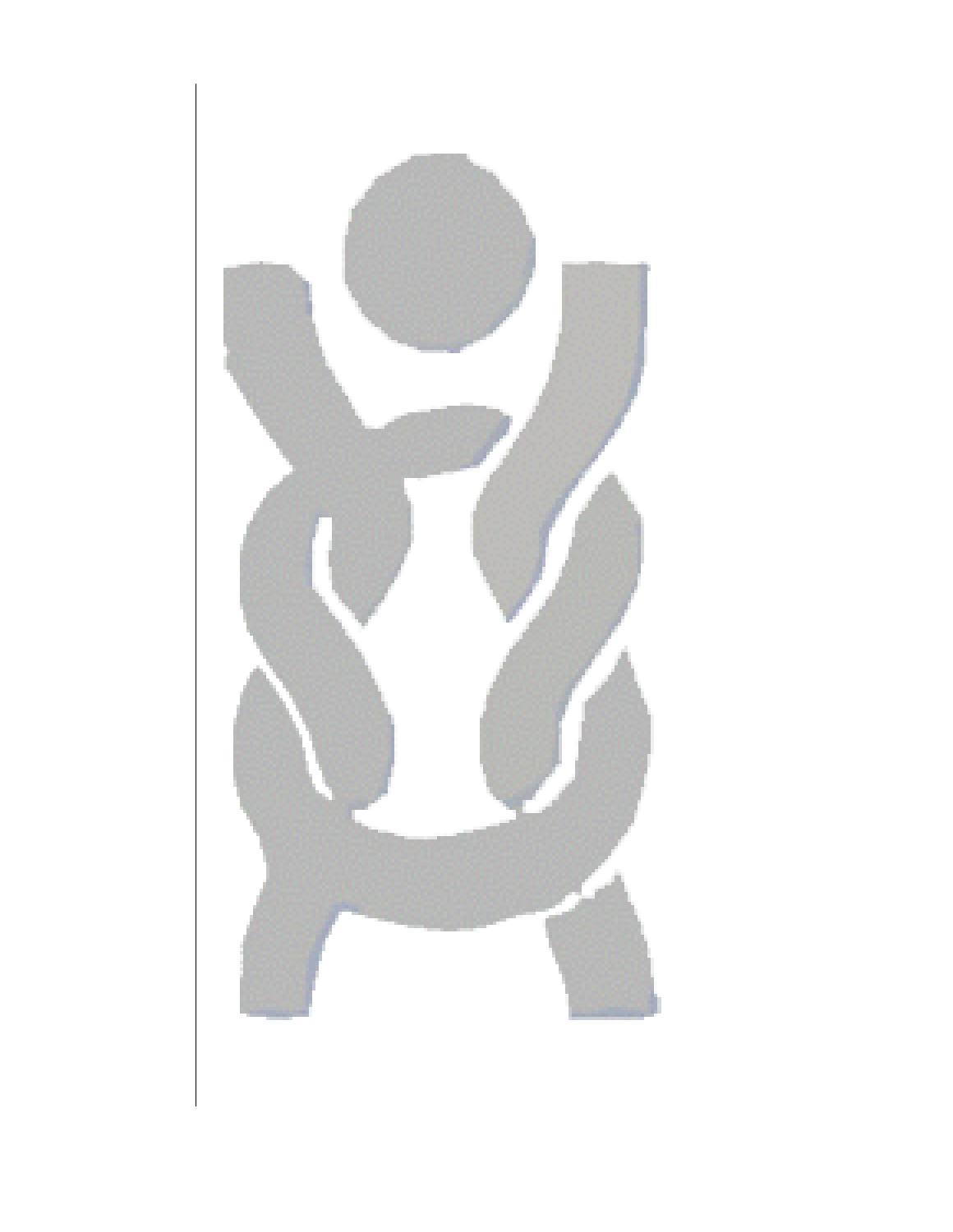# **Content**

| <b>EXECUTIVE SUMMARY</b>                                |    |
|---------------------------------------------------------|----|
| PURPOSE AND BACKGROUND                                  |    |
|                                                         |    |
|                                                         |    |
|                                                         |    |
|                                                         |    |
| RESEARCH ON THE EFFECTIVENESS AND COST-EFFECTIVENESS OF |    |
| ADDICTION-RELATED SELF-HELP ORGANIZATIONS               | 10 |
|                                                         |    |
|                                                         |    |
| POTENTIAL IMPLICATIONS FOR CLINICIANS                   |    |
| TREATMENT PROGRAMS AND POLICYMAKERS                     |    |
|                                                         |    |
|                                                         |    |
| <b>CONCLUSION</b>                                       | 28 |
|                                                         |    |
| <b>Notes and References</b>                             | 29 |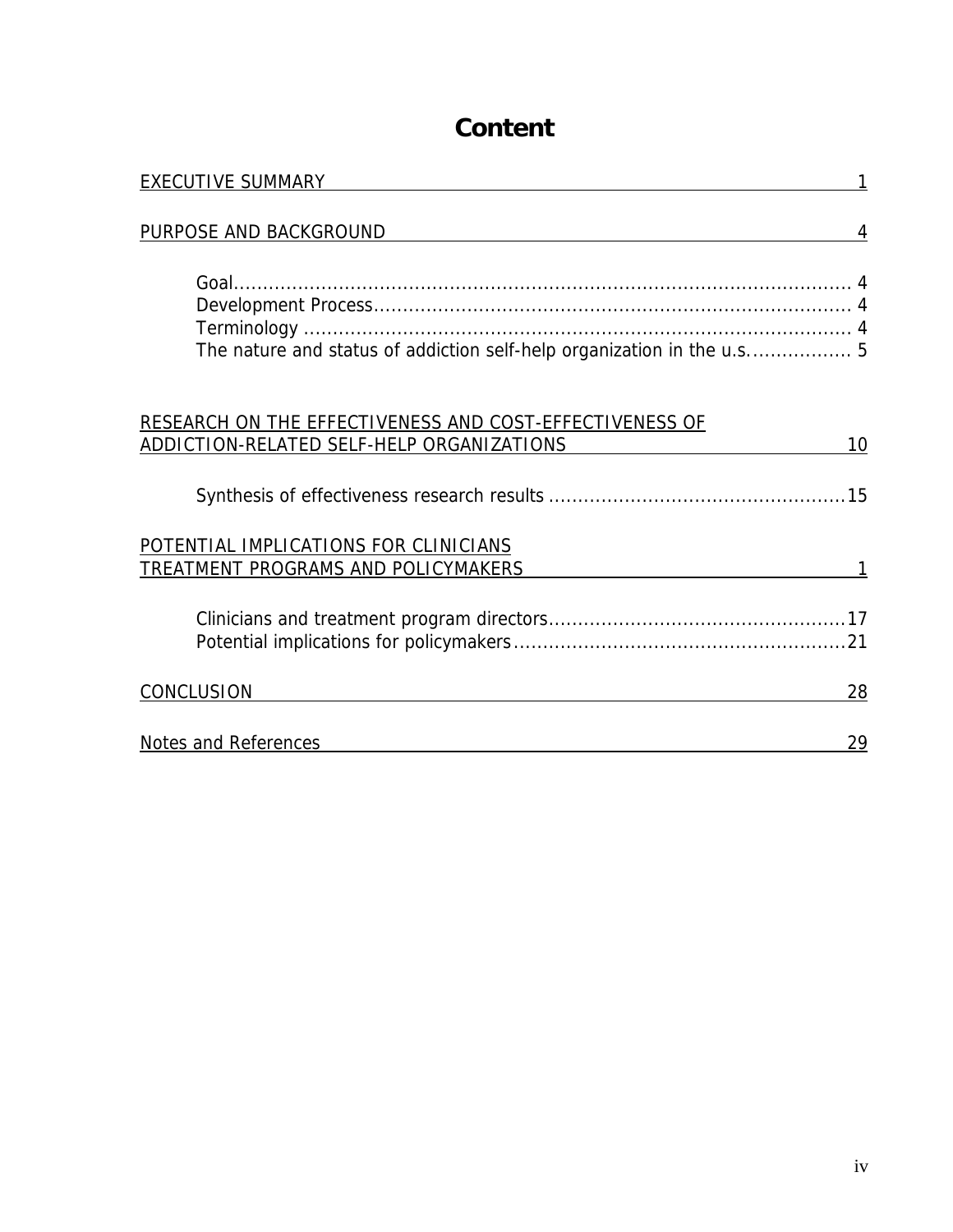Self-help groups constitute a significant part of the de facto system of care for alcohol and drug problems in the United States. This document reviews evidence on the effectiveness of such self-help groups and presents potential implications for clinicians, treatment program managers and policymakers. The document is based on the conclusions of an expert workgroup, review of the scientific literature, and the comments of many individuals with knowledge of self-help groups, addiction treatment, and public policy.

Key findings about the status of self-help groups in the United States were: (1) They are the most frequently accessed resource for alcohol and other drug problems, (2) Over six million adults a year have contact with addiction self-help groups, (3) Organizations based on the "twelve steps" (e.g., Alcoholics Anonymous) are larger and more available than non-12-step organizations,

(4) Important alternatives to traditional drug and alcohol self-help groups exist both for individuals desiring a different approach, and, for individuals experiencing a comorbid serious psychiatric disorder.

Key findings from the research on the effectiveness of self-help groups were: (1) Longitudinal studies associate 12-step self-help group involvement with reduced substance use and improved psychosocial functioning, (2) Twelve step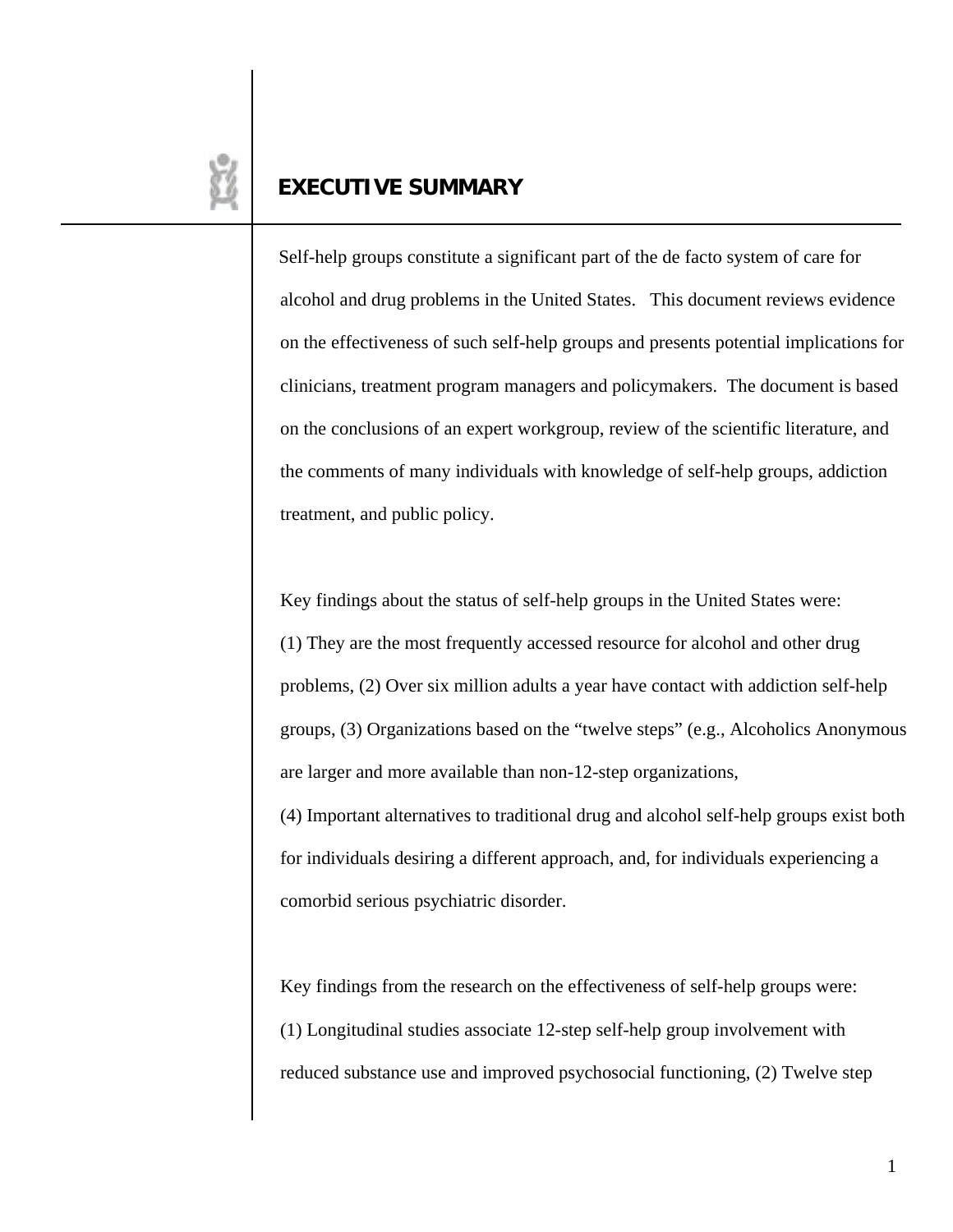self-help groups significantly reduce health care utilization and costs, (3) Selfhelp groups are best viewed as a form of continuing care rather than as a substitute for acute treatment services, (4) Randomized trials with coerced populations suggest that Alcoholic Anonymous (AA) combined with professional treatment is superior to AA alone, (5) Non-12-step self-help groups have not been subjected to longitudinal outcome evaluation but it is reasonable to suspect they also benefit members.

Potential implications for clinicians and treatment program managers were: (1) Clinicians should use empirically-validated self-help group referral methods, (2) Clinicians should support a variety of self-help group and treatmentfacilitated pathways to recovery, (3) Efforts to train clinicians about facilitating self-help group involvement should include incentives for changing clinical practice and should be sensitive to cultural diversity, (4) Self-help group referrals should occur in non-specialty health care settings as well as in addiction treatment programs, (5) Clinicians should recognize and communicate to patients that many individuals recover through AA, but others recover through self-help groups other than AA, or, without attending any self-help group at all, (6) Even treatment programs that label and represent themselves as "12-step oriented" should evaluate whether their current program practices actively support involvement in 12-step self-help groups.

Potential policy opinions, based both on the scientific literature and on policy experiments conducted in some states and nations, were: (1) Investing resources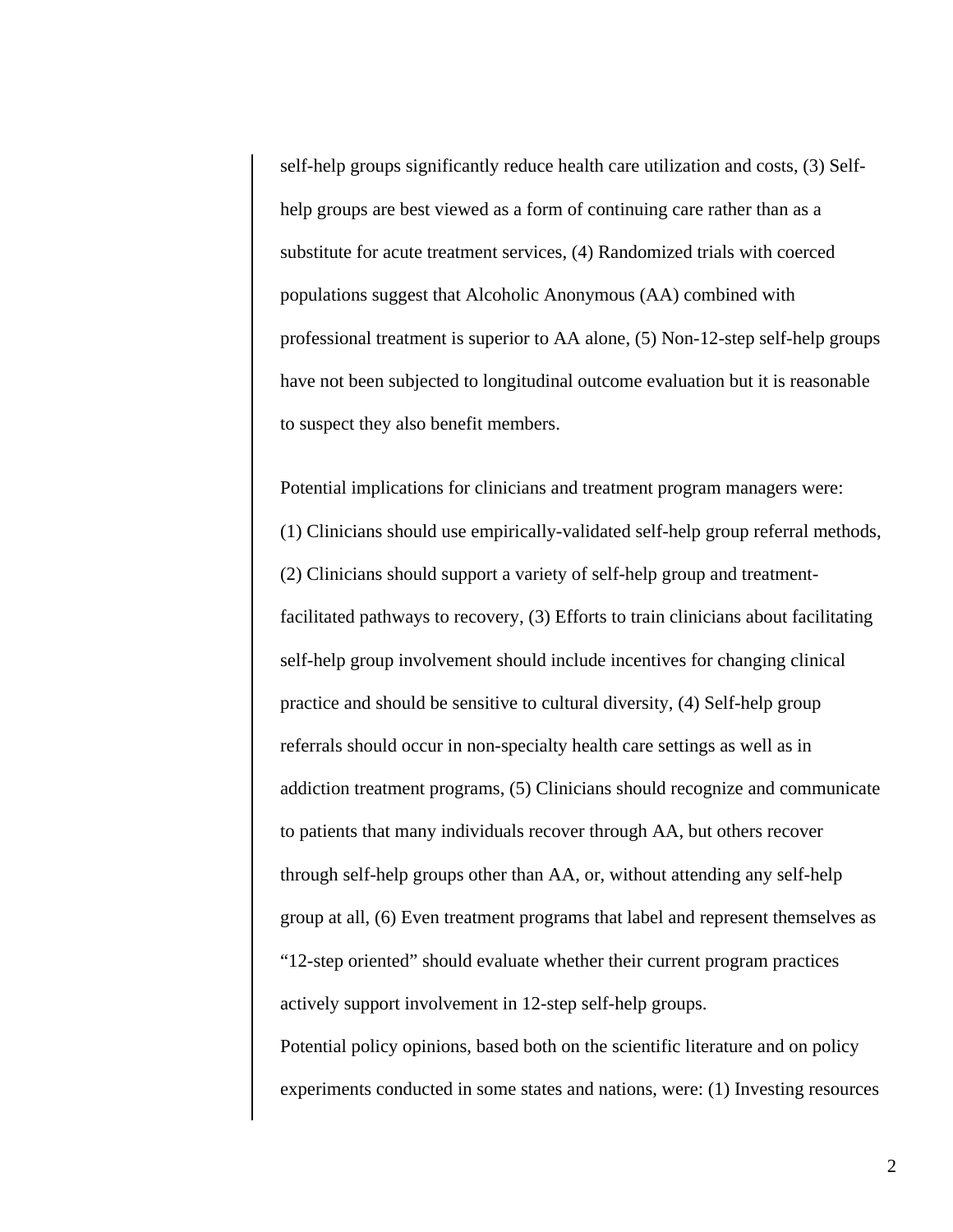in self-help clearinghouses, (2) Making public facilities and institutions self-help group friendly, (3) Disseminating information on self-help groups, (4) Adopting the principle of "informational parity", (5) Creating and supporting innovative services that promote self-help group involvement, (6) Credentialing and training healthcare professionals in linking patients to self-help groups, (7) Fostering selfhelp organizations for under-served populations, (8) Expanding opportunities for self-help organizations in criminal justice settings, (9) Discouraging the use of self-help groups as a replacement for treatment, (10) Expanding research on drug and alcohol self-help groups, (11) Expanding residential self-help options, (12) Supporting opportunities for family members of addicted people to be involved in mutual help organizations.

Implementing strategies such as the above has significant potential to strengthen alcohol and drug self-help organizations. This in turn would enhance the effectiveness of the national response to the serious public health problem of substance abuse.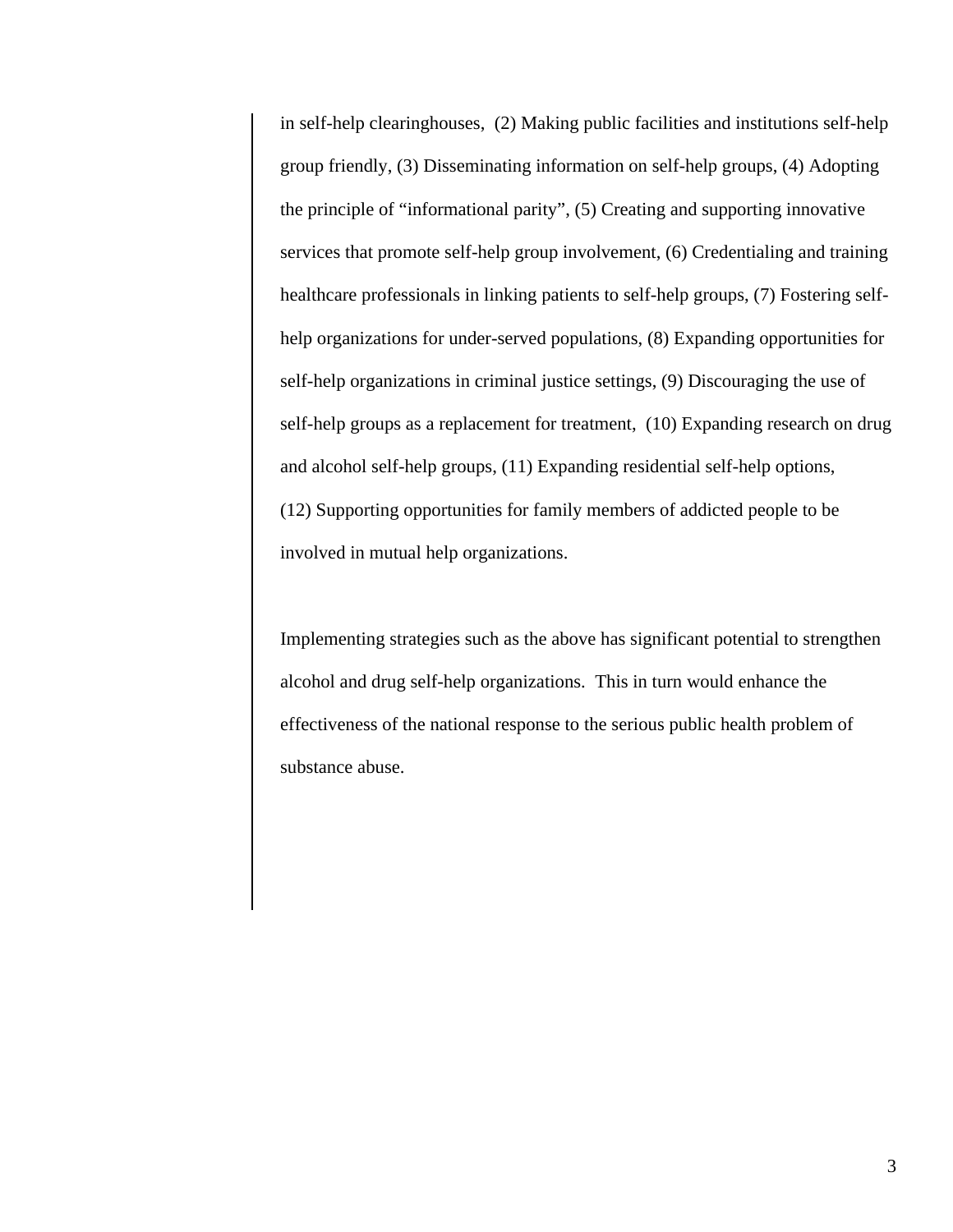Y

| Goal                                 | Self-help organizations are an important resource for addressing substance abuse,       |
|--------------------------------------|-----------------------------------------------------------------------------------------|
|                                      | a serious public health problem that contributes to 500,000 deaths and over \$400       |
|                                      | billion in economic costs in the United States each year. <sup>1</sup> This white paper |
|                                      | summarizes key research findings on addiction-related self-help groups and              |
|                                      | assesses their implications for direct service providers, treatment programs, state     |
|                                      | agencies and policymakers.                                                              |
| <b>Development</b><br><b>Process</b> | This paper is drawn primarily from the conclusions of a workgroup of national           |
|                                      | experts on substance abuse self-help organizations that met November 6-7, 2001,         |
|                                      | in Washington, D.C. The information from the workgroup was supplemented by              |
|                                      | review of scientific publications, and by the comments of workgroup participants,       |
|                                      | observers, self-help group members, and other stakeholders on earlier drafts of         |
|                                      | this report.                                                                            |
| <b>Terminology</b>                   | Addiction and addiction-related refer to all substance-related problems,                |
|                                      | including dependence on alcohol, illicit drugs, or nicotine, as well as being in a      |
|                                      | close relationship with a person who has such problems (e.g., a spouse or parent).      |
|                                      | Self-help group/organization refers to non-professional, peer-operated                  |
|                                      | organizations devoted to helping individuals who have addiction-related                 |
|                                      | problems. The term "mutual help group" is also sometimes used to reflect the            |
|                                      | fact that group members give and receive advice, encouragement and support.             |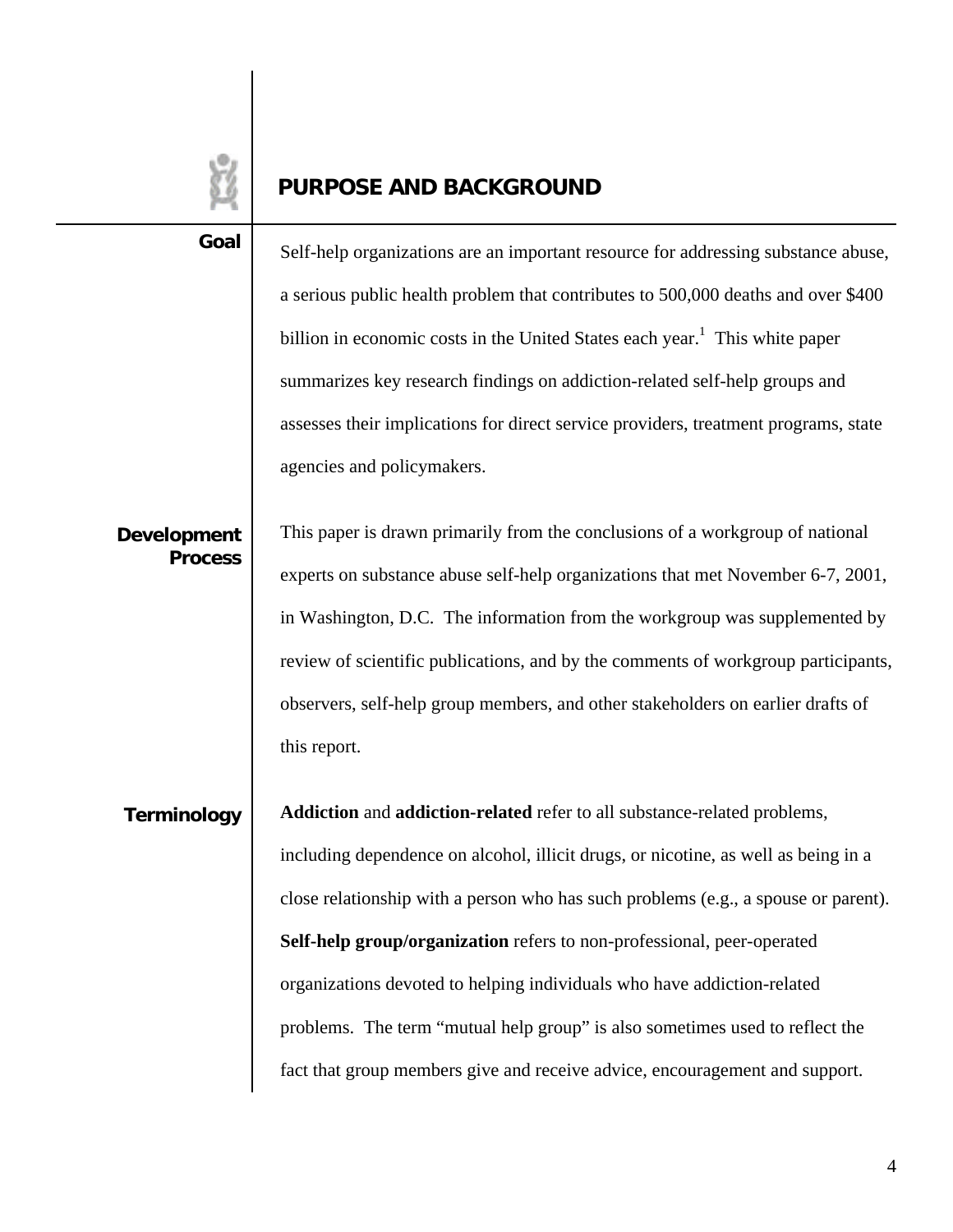Self-help groups do not charge fees and should not be equated with professional treatment services.

**Twelve-step organizations** refers to those self-help groups that rely on a particular philosophy of recovery that emphasizes the importance of accepting addiction as a disease that can be arrested but never eliminated, enhancing individual maturity and spiritual growth, minimizing self-centeredness, and providing help to other addicted individuals (e.g., sharing recovery stories in group meetings, sponsoring new members). Alcoholics Anonymous (AA) and Narcotics Anonymous (NA) are the best known of the subset of self-help organizations that rely on the twelve steps.

**The nature and status of addiction self-help organizations in the U.S.**

Americans participate in a variety of self-help groups for chronic health problems, including Alzheimer's disease, diabetes, cardiovascular disease, obesity, and serious mental illness. Self-help group participation is common, with 18% of American adults having attended a self-help group at some point in their life and 7% having done so in the previous 12 months. $^{2}$  Addiction-related problems are the most common concern that leads people to attend a self-help group, about 6% of Americans participated for this reason sometime in their lifetime and about 2% did so in the previous 12 months. Over two million Americans are currently members of an addiction-related self-help group and over six million will seek help from such groups in any given year. $<sup>2</sup>$  In fact, Americans make more visits to</sup> self-help groups for substance abuse and psychiatric problems than they do to all mental health professionals combined.<sup>3</sup>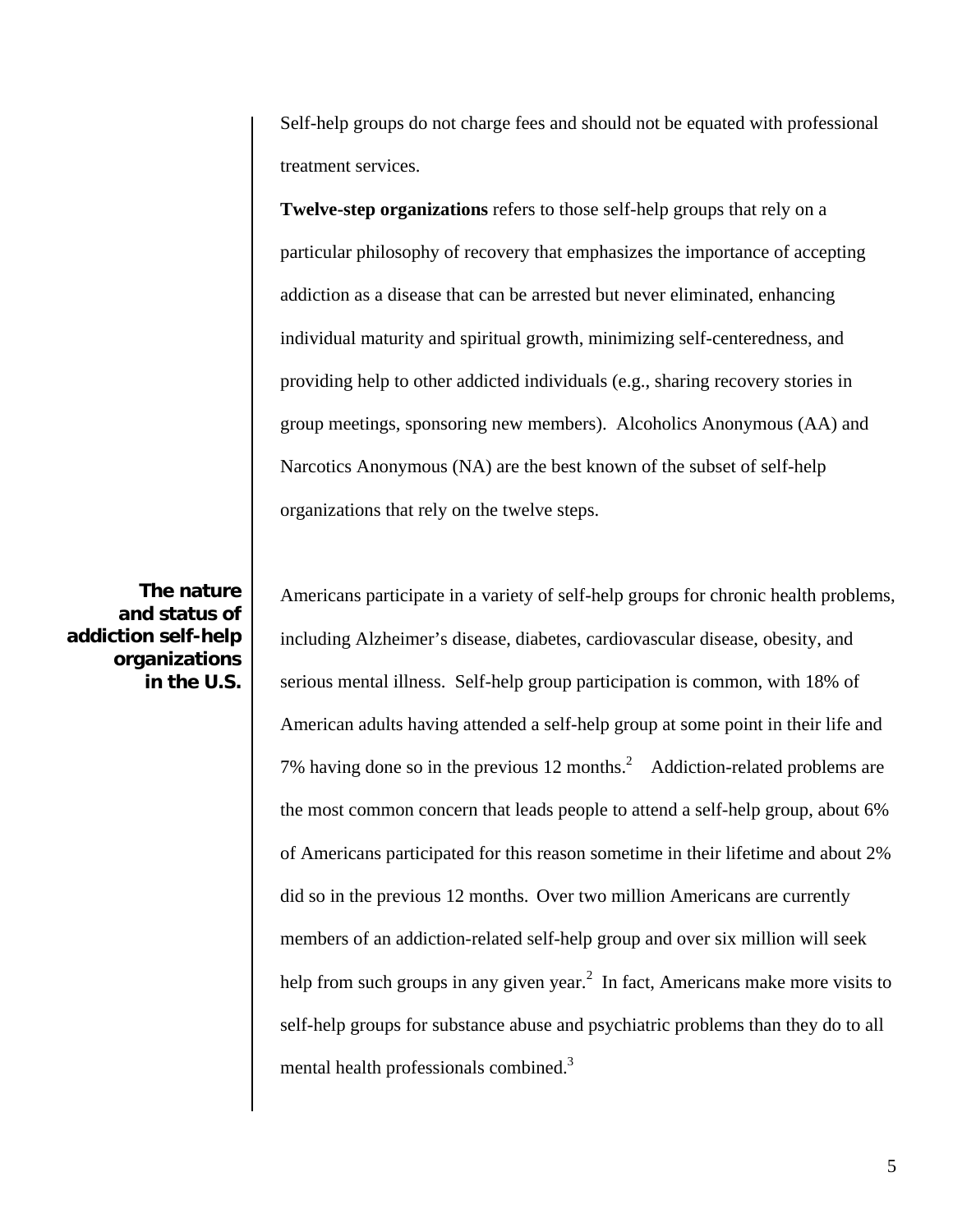| Table 1: Estimated U.S membership of selected addiction-related self-help organizations <sup>4,5</sup> |                       |  |
|--------------------------------------------------------------------------------------------------------|-----------------------|--|
|                                                                                                        | <b>Estimated U.S.</b> |  |
|                                                                                                        | <b>Membership</b>     |  |
| <b>Alcoholics Anonymous</b>                                                                            | 1,160,000             |  |
| <b>Al-Anon Family Groups</b>                                                                           | 200,000               |  |
| <b>Narcotics Anonymous</b>                                                                             | 185,000               |  |
| <b>Adult Children of Alcoholics</b>                                                                    | 40,000                |  |
| <b>Cocaine Anonymous</b>                                                                               | 15,000                |  |
| <b>Marijuana Anonymous</b>                                                                             | 10,000                |  |
| <b>Oxford House</b>                                                                                    | 9,000                 |  |
| <b>Nicotine Anonymous</b>                                                                              | 7,500                 |  |
| <b>Secular Org. for Sobriety</b>                                                                       | 3,000                 |  |
| <b>Double Trouble in Recovery</b>                                                                      | 3,000                 |  |
| <b>SMART Recovery</b>                                                                                  | 2,000                 |  |
| <b>Women for Sobriety</b>                                                                              | 1,500                 |  |
| <b>Dual Diagnosis Anonymous</b>                                                                        | 700                   |  |
|                                                                                                        |                       |  |

Table 1 lists some representative addiction-related self-help organizations in the U.S. The largest and best known is AA, a 12-step organization founded in 1935 that inspired the creation of many of the other organizations listed. Although the substance and population they address varies, all the organizations with "Anonymous" or "Anon" in their name employ a 12-step approach to recovery, as does Oxford House, a peer-based residential setting, and Double Trouble in Recovery, a self-help organization for addicted individuals who also have a serious mental illness. Although smaller and less well known, the following non-12-step self-help organizations represent alternatives for substance dependent individuals: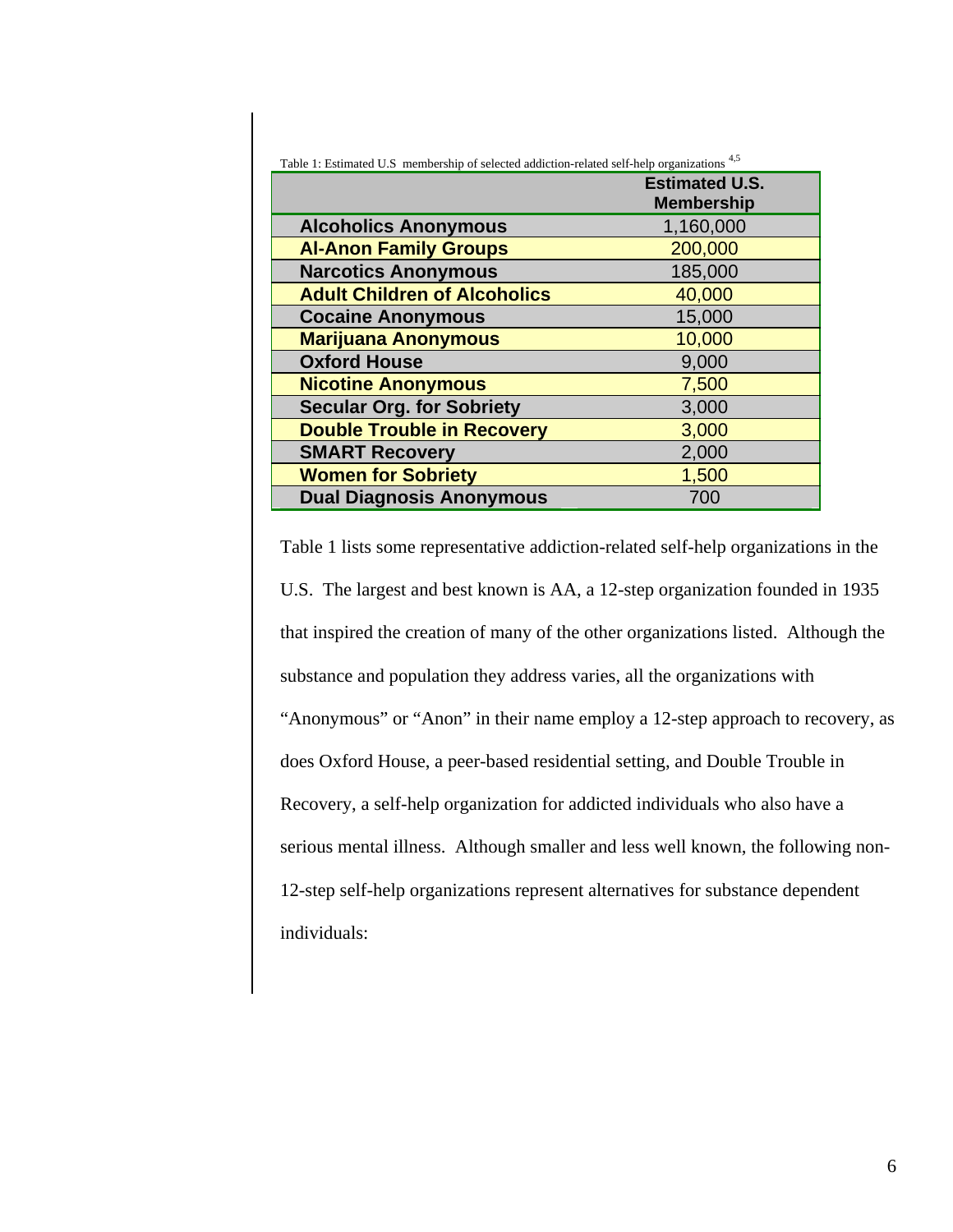Secular Organization for Sobriety embraces rationality and scientific knowledge and does not include any spiritual content. The organization believes that abstinence can be achieved through group support and through making sobriety one's priority in life.

Smart Recovery views excessive use of alcohol and other drugs as a maladaptive behavior rather than a disease. Its goal is to use scientifically informed cognitivebehavioral techniques to enhance members' motivation to abstain, ability to cope with cravings, capacity to identify and modify irrational thinking, and judgment to balance momentary and enduring satisfactions.

Women For Sobriety was founded in 1976 to help women alcoholics recover through a positive, feminist program that encourages increased self-worth and enhanced emotional and spiritual growth. It emphasizes the value of having allfemale groups to improve members' self-esteem and facilitate their self-discovery.

In addition, another mutual help organization may present an alternative for those who abuse alcohol but are not dependent on it:

Moderation Management is a self-help group network of about 500-1000 people who have decided to reduce or stop their drinking and make other positive lifestyle changes. Founded in 1993, it operates under the premise that problem drinking, unlike chronic alcohol dependence, is a learned behavioral habit that can be brought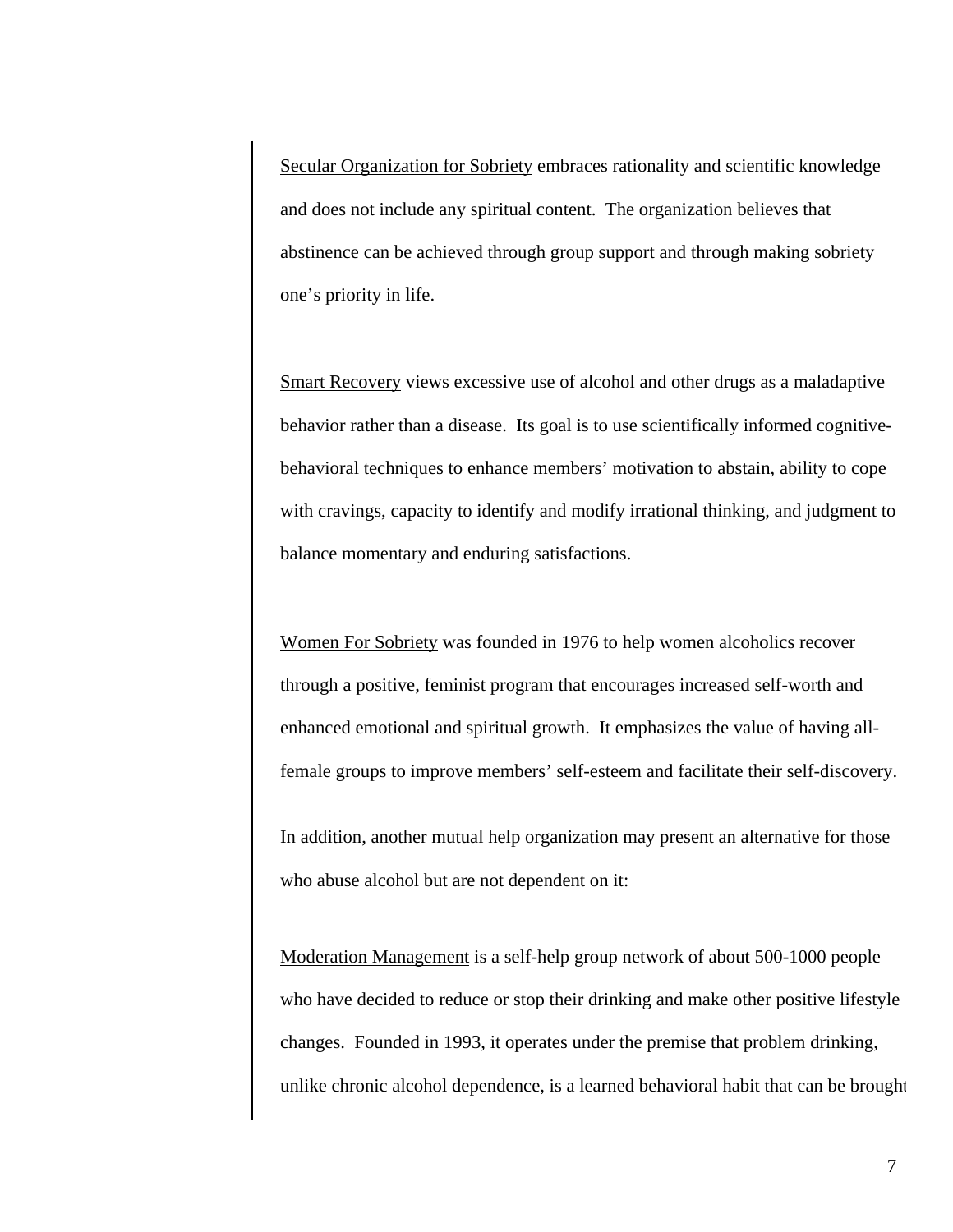under control. Moderation Management is the only organization mentioned in this document that generally attracts individuals with relatively minor (non-dependent) substance problems.<sup>6</sup>

In addition to varying in approach, philosophy, and size, self-help organizations also vary in their governance structure, organizational traditions (e.g., willingness to accept outside financial support, encouragement of lifetime membership) and racial and ethnic diversity. These differences notwithstanding, none of the above organizations charge fees, require appointments, or place limits on number of visits. Members can therefore attend them indefinitely if they wish. This point is critically important in light of the emerging conception that addiction is best treated as a chronic health problem, akin to diabetes and hypertension in its desired management.<sup>7</sup> Acute care interventions (e.g., hospitalization) are important for addressing immediate medical needs, for stabilization, and for encouraging engagement in continuing care, but they do not in themselves cure chronic health problems. Rather, chronic health problems are managed by lower intensity supports over time.<sup>8</sup> Self-help groups are an important enduring support for recovery from the chronic health problem of substance dependence, and complement rather than compete with acute care interventions.

A final important point about self-help organizations is that their growth can be fostered or limited by external forces. For example, AA experienced a significant increase in membership in 1941 after *The Saturday Evening Post* described it in a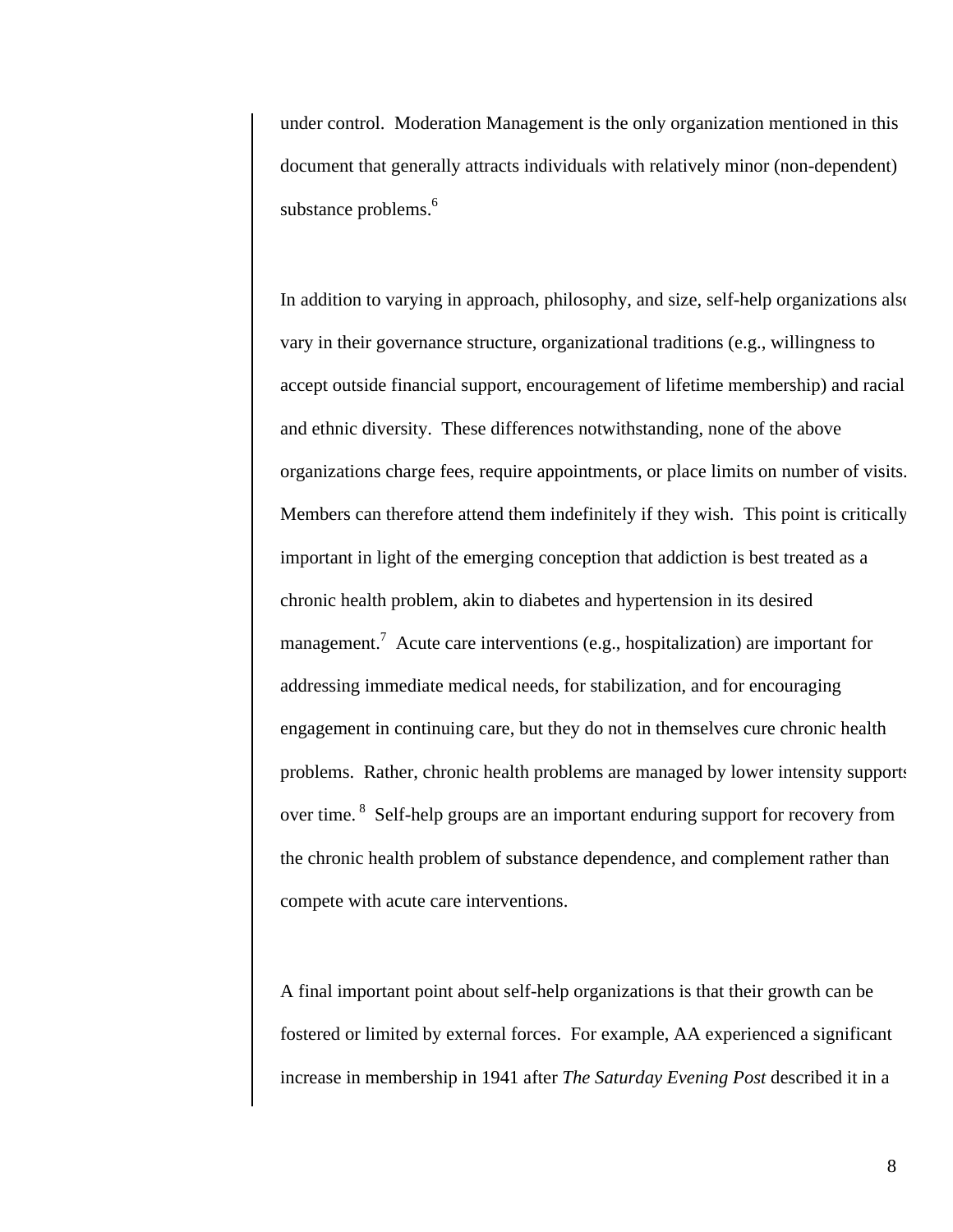highly favorable article. More generally, non-profit self-help clearinghouses have referred many potential members to self-help groups and have facilitated the founding of many groups. Clinician referrals also result in a significant number of people affiliating with self-help organizations; similarly, negative clinician attitudes can discourage participation. And finally, a number of countries, including Australia, Canada, Germany, Poland and Japan have provided funding for the infrastructure of self-help organizations and have successfully promoted their growth.<sup>5</sup>

**Summary of Status of U.S. Self-Help Groups**

Several conclusions emerge from this description of self-help organizations that have implications for clinicians, agencies and policy makers:

- $\triangleright$  A diverse set of self-help organizations has developed for all substances significant public health concern.
- $\triangleright$  Collectively, these self-help organizations are both appealing and affordable to a broad spectrum of people.
- $\triangleright$  Clinical, agency, and governmental procedures and policy influence the prevalence, organizational stability, and availability of addiction-related self-help groups.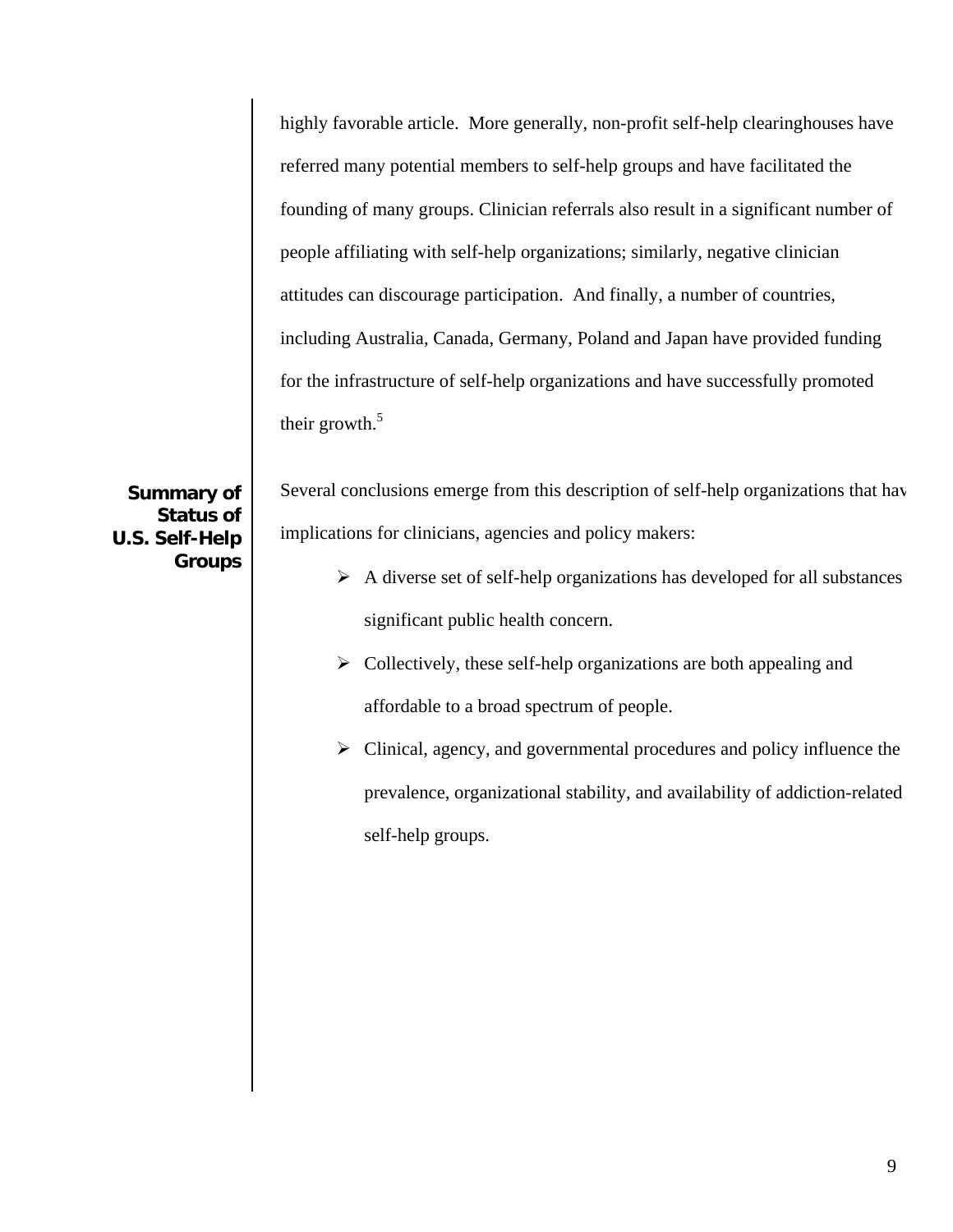

### **RESEARCH ON THE EFFECTIVENESS AND COST-EFFECTIVENESS OF ADDICTION-RELATED SELF-HELP ORGANIZATIONS**

The effectiveness of interventions for substance abuse must be understood in light of two facts. First, like other chronic health problems,<sup>7</sup> addictive disorders are difficult to resolve and no intervention produces complete and permanent abstinence in all cases, or even in a majority of them. Second, financial resources for addiction treatment are always constrained, such that any judgment about whether an intervention is valuable needs to consider its costs as well as its effectiveness.

The "effectiveness" of self-help organizations can be conceptualized in a number of ways (e.g., how fast an organization grows, how it handles change, whether its members are satisfied with it). However, most clinicians, agency directors and policy makers are interested primarily in two specific questions about effectiveness: (1) Does self-help group participation reduce substance abuse and if so at what fiscal cost?, and (2) Do self-help groups benefit members and society in addition to potentially reducing substance use per se?

Most outcomes research on addiction mutual help groups focuses on AA, with NA being the next most commonly studied organization. Very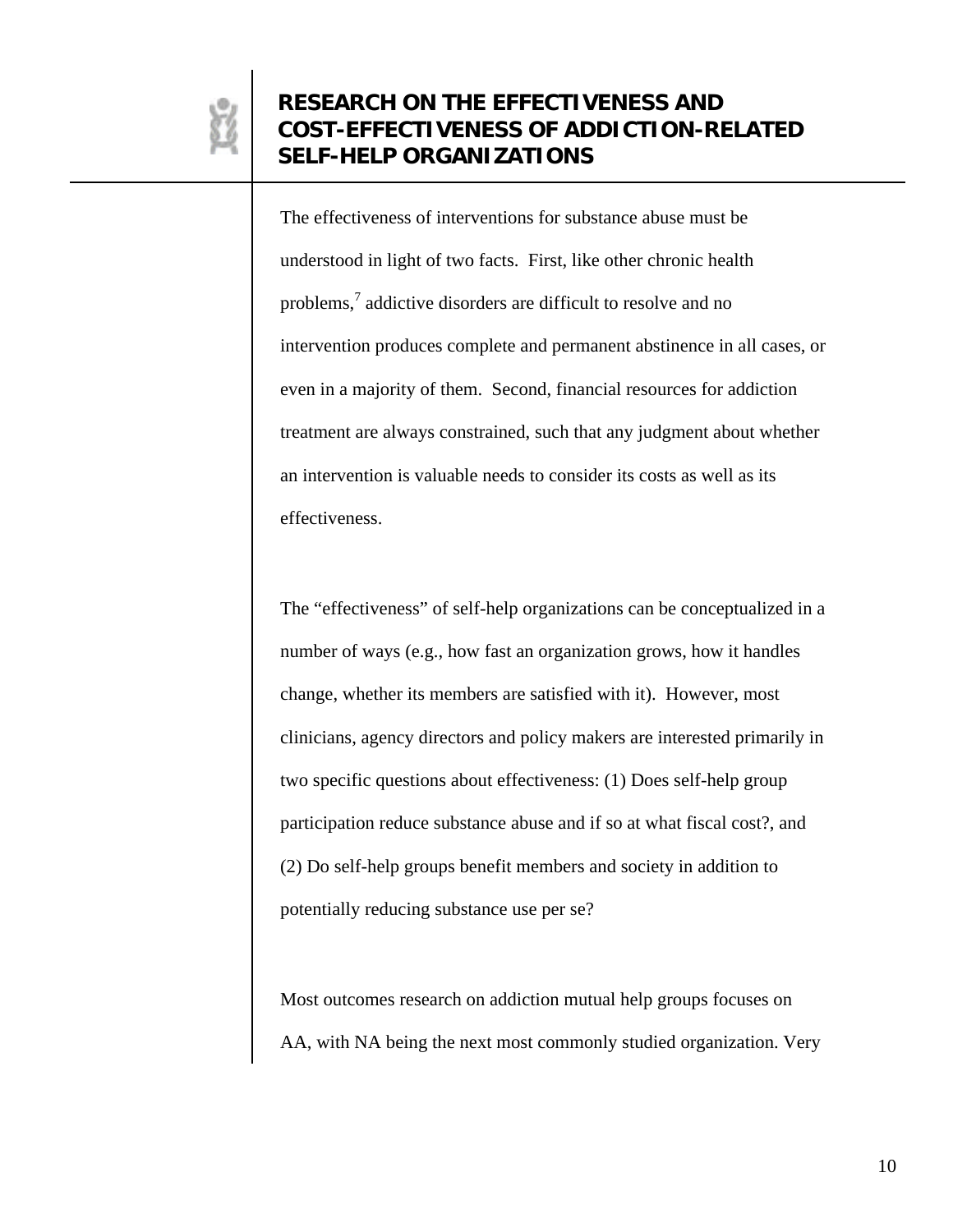little outcomes research has been conducted on non-12-step based selfhelp groups. An additional important caveat is that almost every study in this area has been conducted on adults, leaving the possible effects of groups on adolescent substance users a much understudied question.

Although considered by some to be the most rigorous scientific test of effectiveness, there are only three randomized controlled trials of community-based self-help groups. All were conducted on AA and all used coerced samples. The first, conducted in the late 1960s, showed that, compared with individuals assigned to a treatment program or no treatment, a court order to attend five AA meetings did not reduce number of arrests for chronic drunkenness.<sup>9</sup> Unfortunately, this study gathered no information on alcohol use<sup>9</sup> per se. The other two trials studied a range of outcomes, and compared AA alone to professional treatments combined with AA attendance.<sup>10</sup> Both suggested worse clinical outcomes for AA alone, one in terms of more individuals dropping out and the other in terms of number of relapses over time. At the same time, individuals assigned to AA alone in both of these trials improved in absolute terms from baseline, and had significantly lower health care costs over time than did those individuals assigned to treatment plus AA.

Because randomized trials involve only a small and unrepresentative subset of addicted patients, some researchers have conducted quasi-

11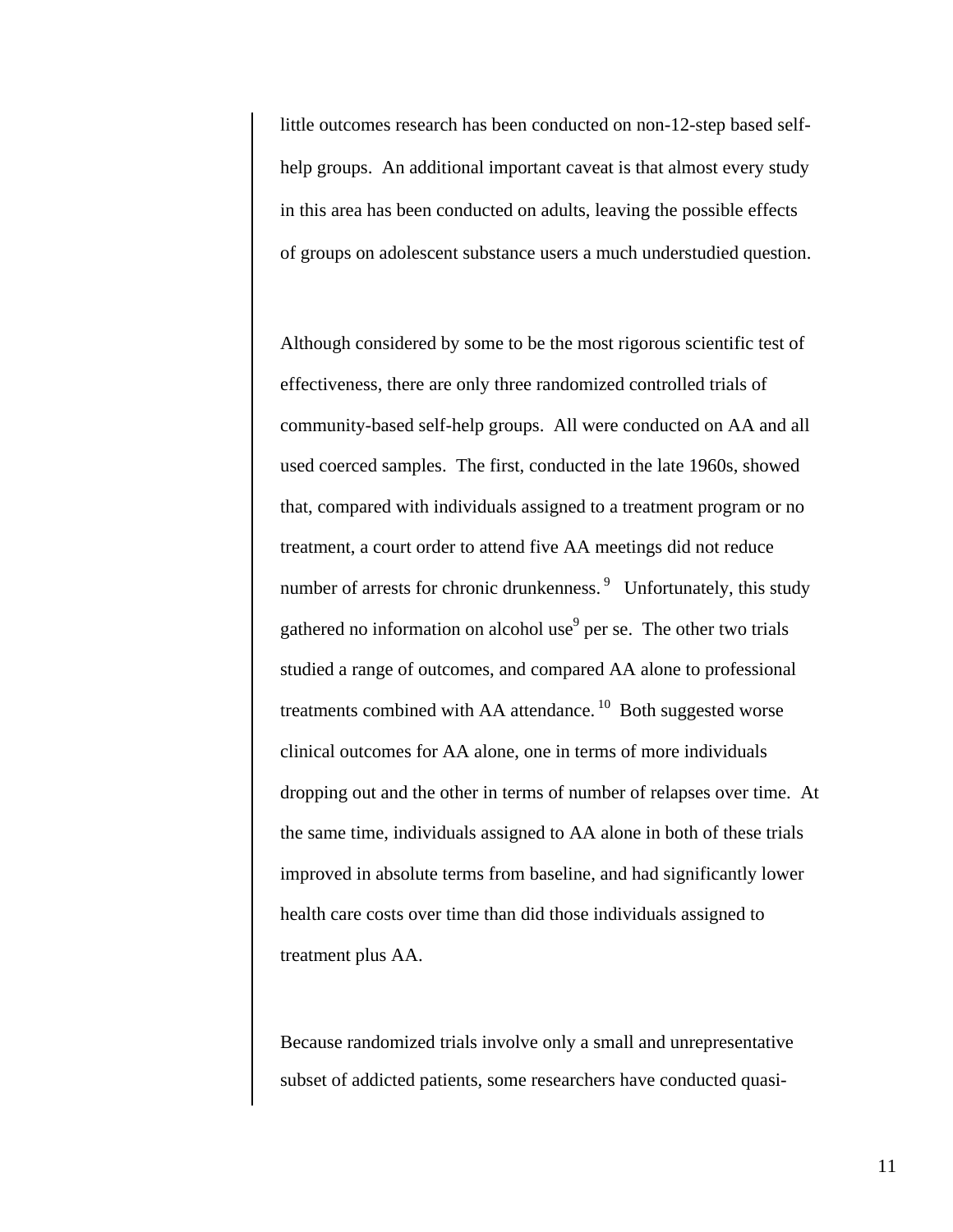experiments, i.e., assessed outcomes over time among otherwise similar individuals who did or did not become involved in an addiction-related mutual help groups. Using this approach, one research team studied 887 substance dependent patients treated in inpatient programs that strongly emphasized the importance of 12-step self-help group involvement with those of 887 individuals treated in inpatient programs that had no such emphasis. $11$  At treatment intake, the two groups of patients were comparable on treatment history, alcohol and drug problems, psychiatric problems, demographic variables, and motivation. At one-year follow-up, those who were encouraged to join self-help groups were significantly more likely to be abstaining from drugs and alcohol. Further, these patients also relied more on self-help groups and less on further treatment services for support after discharge, reducing their health care costs by almost \$5000 a year. This study was conducted on male patients, most of whom were African-American or Hispanic. Hence, it is worth mentioning that very similar clinical outcomes and cost-offset findings were found in a separate study conducted with several hundred alcohol-abusing individuals, most of whom were Caucasian and about half of whom were female.<sup>12</sup>

A third type of study examines the correlation between self-help group involvement and substance use, with or without a comparison group of non-participants, and sometimes without a longitudinal design for tracking change over time. Almost all such studies find that AA attendance is associated with better alcohol-related outcomes (e.g.,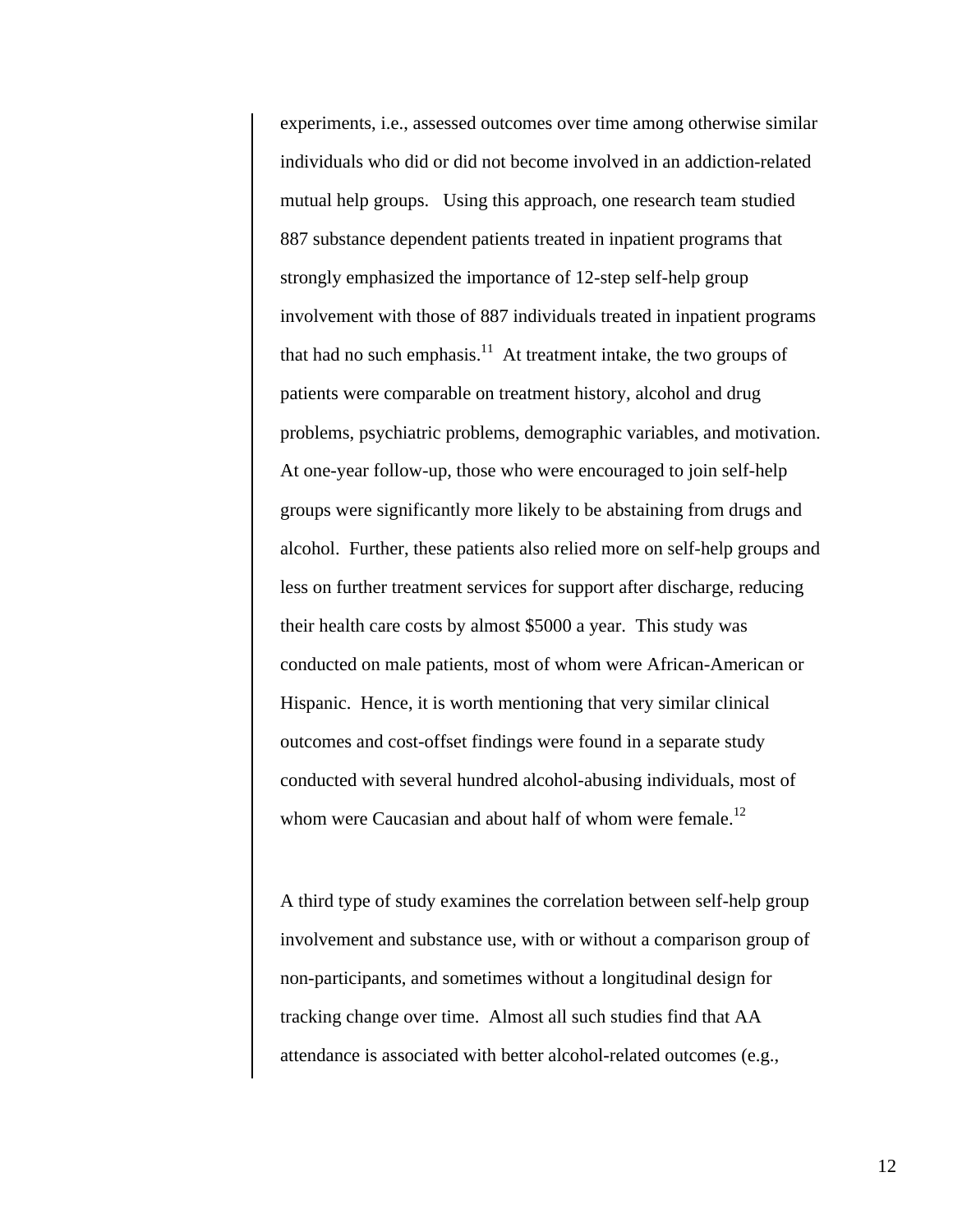reduced consumption, fewer alcohol dependence symptoms), and that NA/CA attendance is associated with better drug-related outcomes.<sup>5</sup> These same studies also show that members who engage in other group activities in addition to attending meetings -- reading program literature, sponsoring new members, applying the twelve steps to daily life – are more likely to abstain from substances than are individuals who do not engage in these activities. Yet such correlational studies do not prove that the self-help group caused the positive outcome from a purely scientific standpoint; they show only that there was a positive outcome.

Finally, although treatment is not a self-help group, some studies of selfhelp influenced treatments provide relevant evidence. The best known of these studies is Project MATCH, which randomly assigned alcohol dependent patients to one of three treatments delivered over a threemonth period.<sup>13</sup> Treatments were manual-guided 12-step facilitation therapy, cognitive-behavior therapy and motivational enhancement therapy. One year post-treatment outcomes were largely similar for patients in all three conditions in terms of increased days of abstinence, as well as reduced average number of drinks consumed per day. Individuals treated in 12-step facilitation therapy attended significantly more 12-step self-help group meetings and were more likely to have maintained continuous abstinence. Patients receiving 12-step facilitation continued to have higher rates of continuous abstinence three years after treatment, and, when compared with patients receiving cognitive behavioral therapy, had a greater percentage of abstinent days.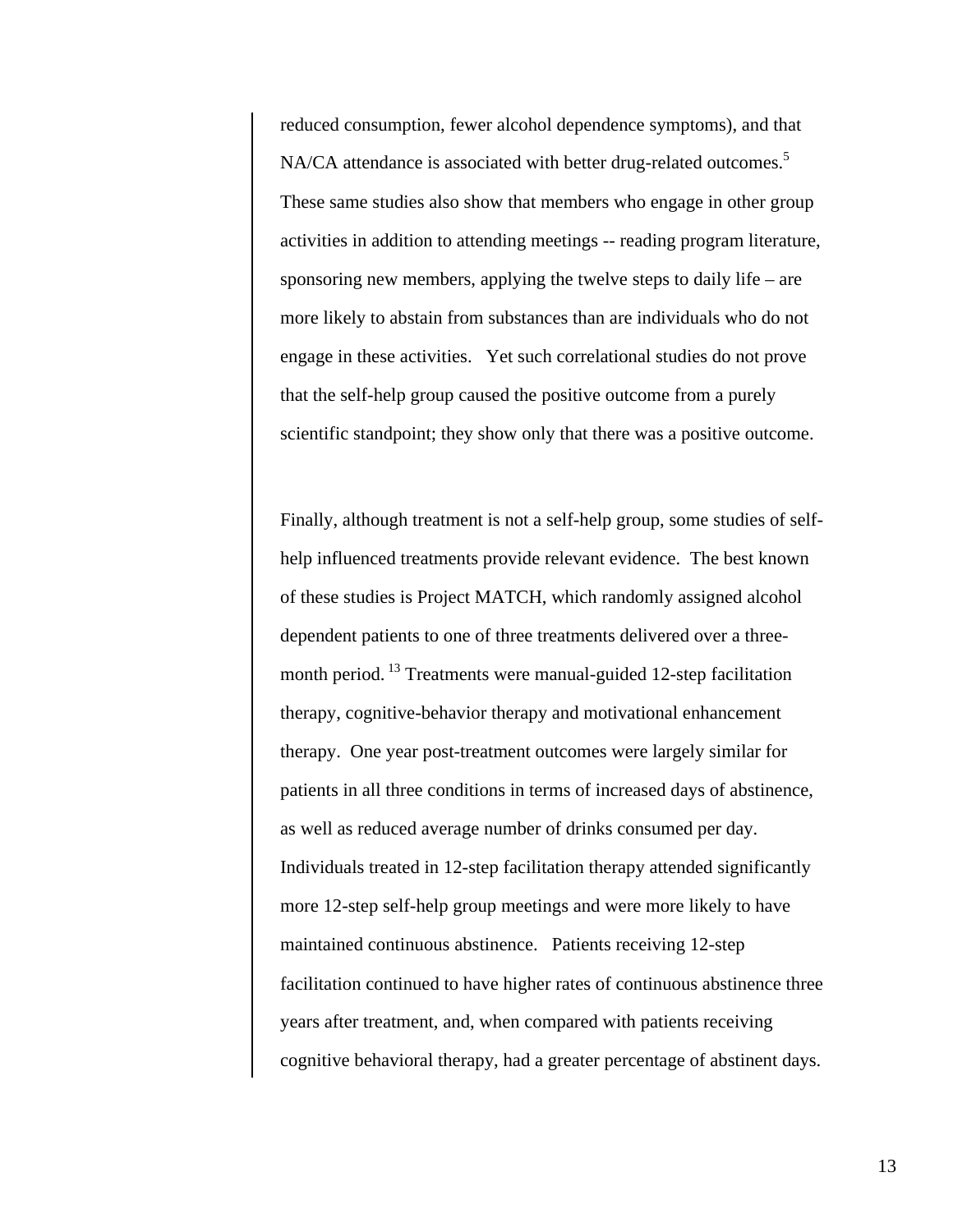Finally, regardless of assigned treatment condition, more 12-step selfhelp group attendance was associated with better outcomes.

Encouraging results were also found in a major clinical trial addressing cocaine dependent patients. The Collaborative Cocaine Treatment Study found that patients randomly assigned to group and individual counseling sessions in which they were strongly encouraged to attend self-help groups showed more consistent attendance and more consecutive months of cocaine abstinence during follow-up compared with the other three treatments, which included only professionallyadministered therapies.<sup>14</sup>

Three other studies of self-help influenced treatment warrant mention. A study of drug dependent patients found that those randomly assigned to an aftercare program incorporating a self-help-style group and network of supportive former patients were about 40% less likely to relapse over the next six months compared with those receiving usual aftercare.<sup>15</sup> A second study found that alcohol dependent patients randomly assigned to an experimental treatment program that emphasized peer responsibility and mutual help had higher treatment engagement and dramatically lower health care costs at 1-year follow-up.<sup>16</sup> A third study randomly assigned adult substance dependent patients who had been raised by substance dependent parents to attend either 12-step self-help groups for Adult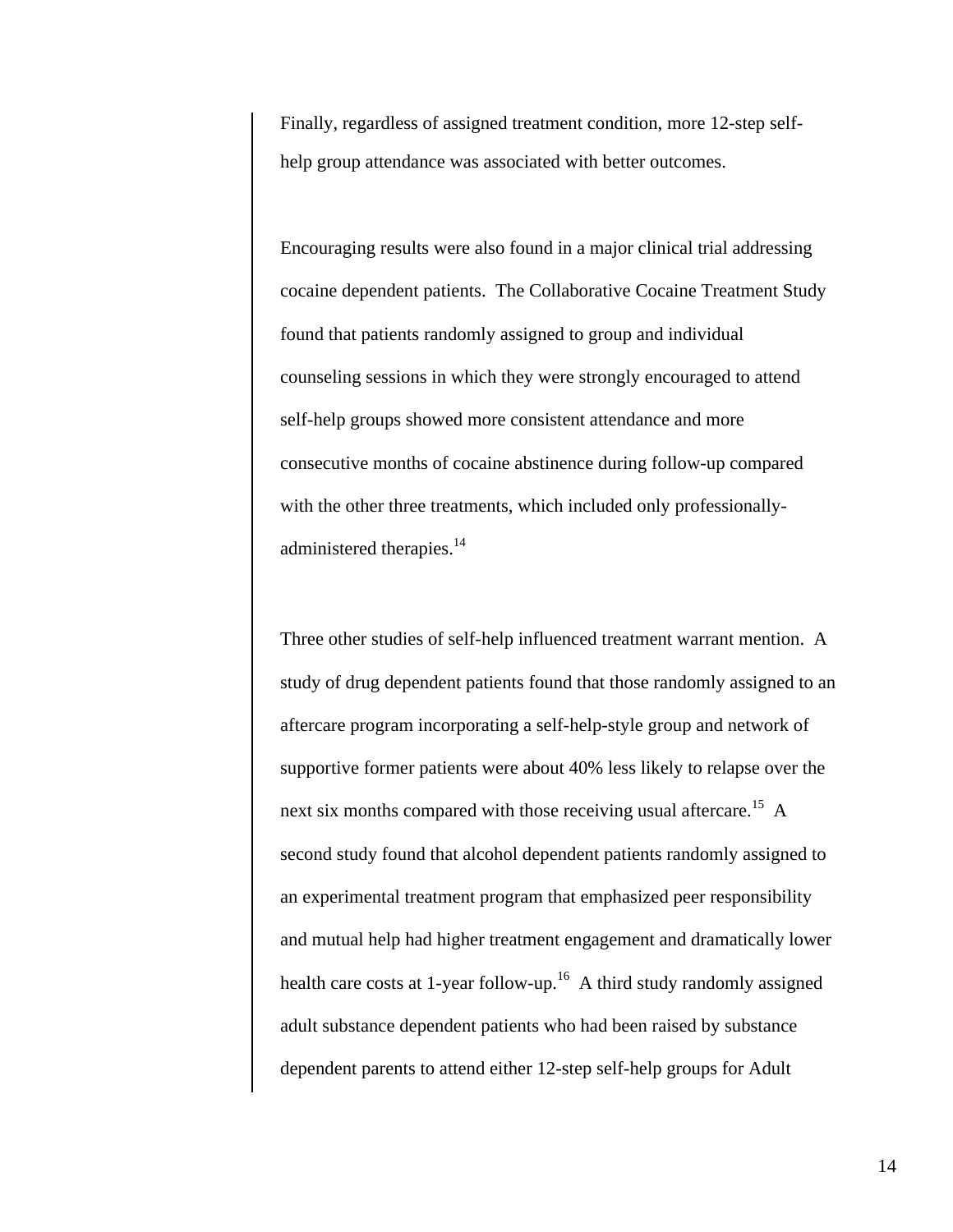Children of Alcoholics or didactic education classes about substance abuse.<sup>17</sup> Those patients who were assigned to self-help groups were significantly less likely to use drugs and alcohol after treatment discharge.

The studies described above suggest that self-help group involvement reduces substance use and also lowers health care costs. These and a number of other research projects have also documented other benefits of self-help group participation, including enhanced self-efficacy, improved social support, reduced depression and anxiety, and more effective coping with stress. The benefits of addiction self-help groups thus seem to extend beyond reductions in substance use per se.

The research cited above focuses on AA and NA. Many of the findings may generalize to other mutual help organizations. Research has not been undertaken to date to investigate this hypothesis, however.

A significant body of research has documented an association between 12-step self-help group participation and positive outcomes, and, has suggested mechanisms by which these positive outcomes are generated. In addition, there are approximately 2 million Americans that have "voted with their feet" by joining addiction-related self-help groups, sometimes in the face of ambivalence by clinicians. Many improvements remain to be made in self-help group research, but at

**Synthesis of effectiveness research results**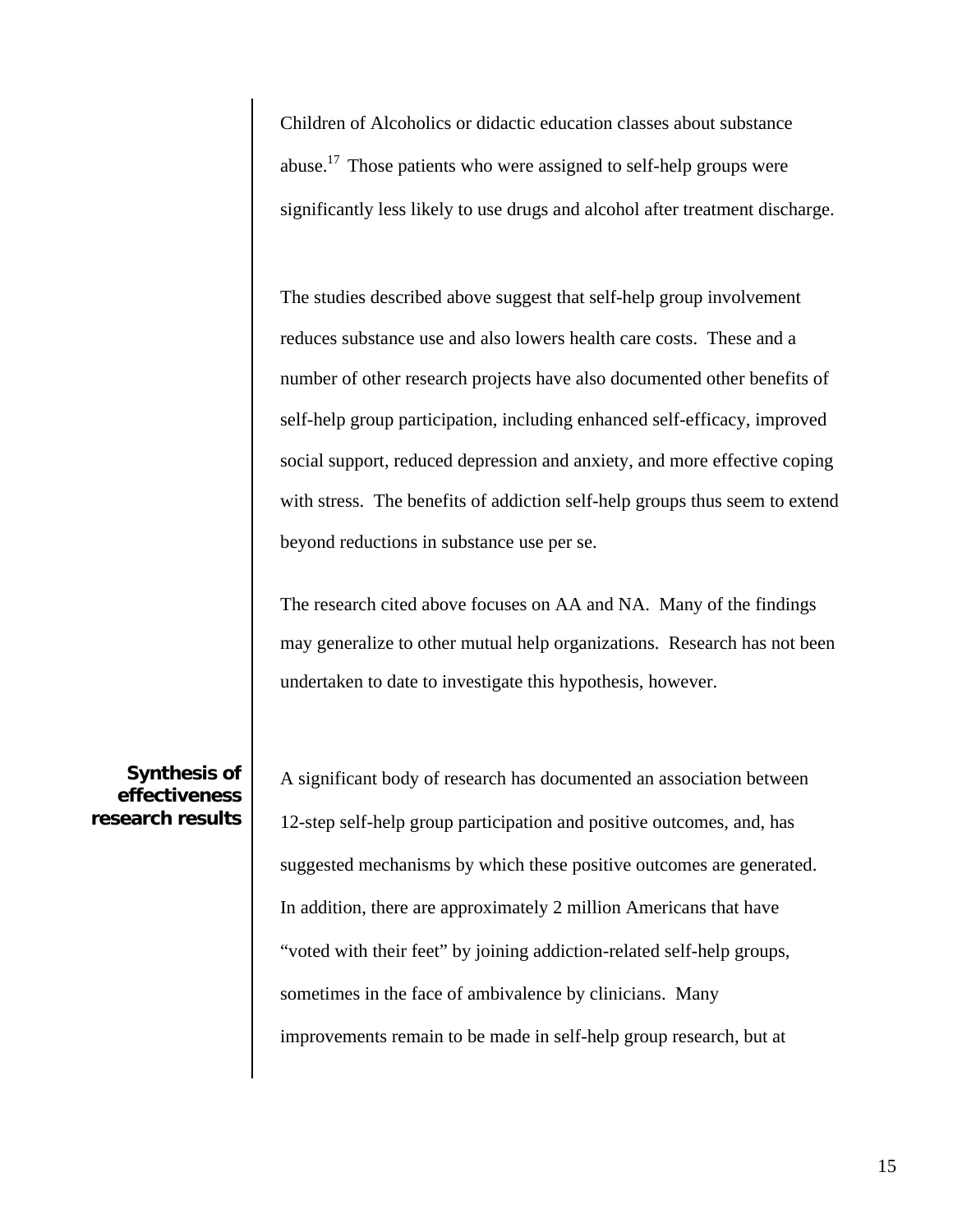present the following represent reasonable conclusions based on the existing research:

- $\triangleright$  Longitudinal studies associate Alcoholics Anonymous and Narcotics Anonymous participation with greater likelihood of abstinence, improved social functioning, and greater self-efficacy. Participation seems more helpful when members engage in other group activities in addition to attending meetings.
- $\triangleright$  Twelve step self-help groups significantly reduce health care utilization and costs, removing a significant burden from the health care system.
- $\triangleright$  Self-help groups are best viewed as a form of continuing care rather than as a substitute for acute treatment services (e.g., detoxification, hospital-based treatment, etc.).
- $\triangleright$  Randomized trials with coerced populations suggest that AA combined with professional treatment is superior to AA alone.
- $\triangleright$  Non-12-step self-help groups have not been subjected to longitudinal outcome evaluation but it is reasonable to suspect they also benefit members.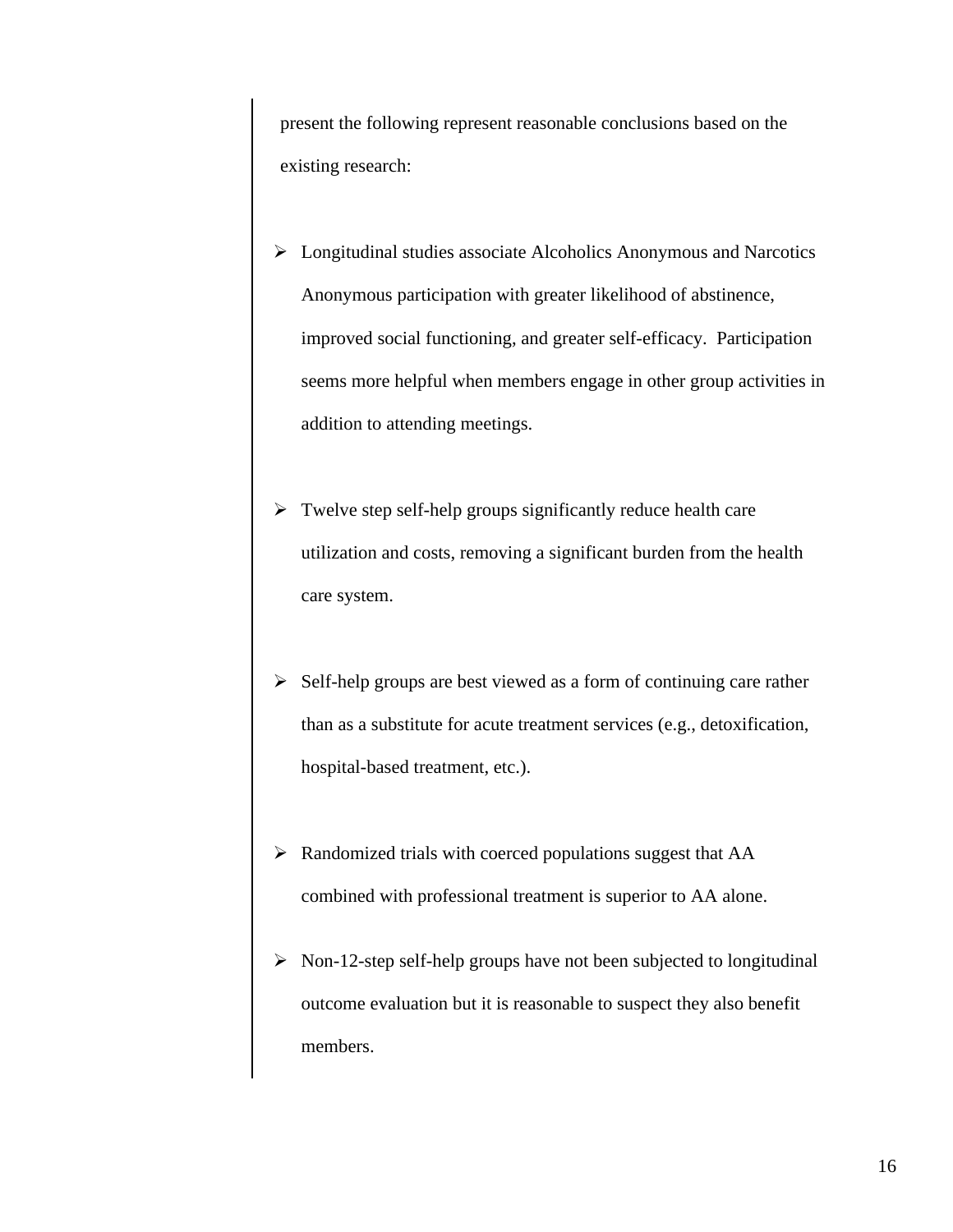

### **POTENTIAL IMPLICATIONS FOR CLINICIANS, TREATMENT PROGRAMS AND POLICYMAKERS**

The foregoing indicates that addiction-related mutual help organizations likely contribute significantly to public health and also lower health care costs. Clinicians, treatment providers, and policymakers may therefore wish to develop and implement practices and policies that increase the likelihood that addicted individuals will seek out mutual help organizations, and, that these organizations will become more prevalent and accessible to a broad array of people. The remainder of this paper presents potential courses of action, focusing first on clinicians and treatment programs, and then turning to policymakers.

#### **Clinicians and treatment program directors**

Many people believe that all American substance abuse treatment programs are based on the twelve steps and that all clinicians in them are already promoting self-help groups, so there is really nothing that could be done to make treatment programs better at facilitating self-help group involvement. Research does not support these assumptions. Even practitioners who describe themselves as "12-step oriented" consider only a subset of 12-step processes important for clients. Further, few professionals report operating from a pure 12-step approach, preferring **Context**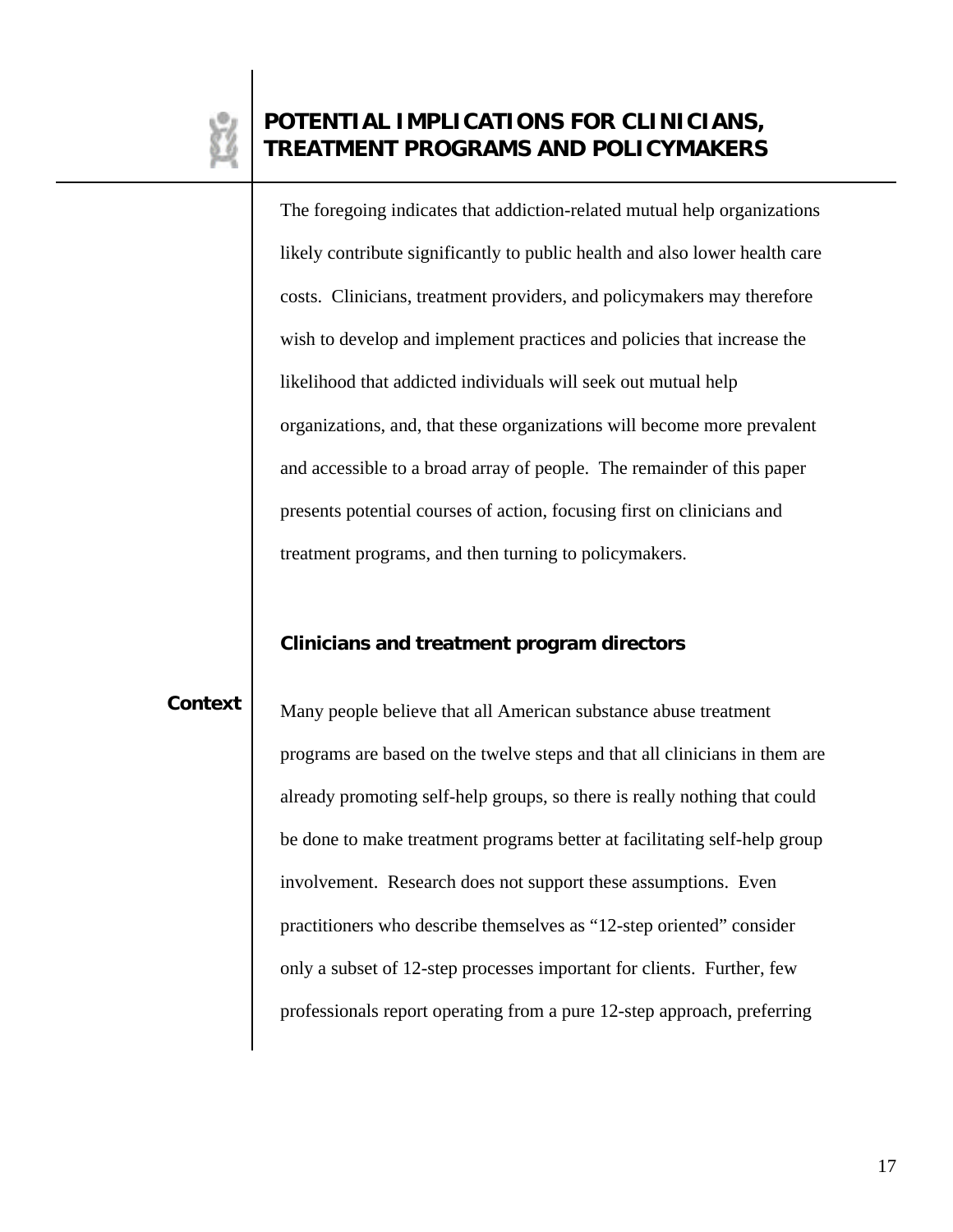instead an eclectic mix of approaches, e.g., 12-step, cognitivebehavioral, motivational interviewing, psychodynamic, family systems, etc. These findings have been confirmed in videotape studies of psychotherapy sessions, which show counselors emphasizing some aspects of the 12 steps, such as AA affiliation, and not emphasizing others, such as spirituality.<sup>18</sup> When counselors do attempt to support 12step self-help group involvement, they rarely use empirically-supported methods. Finally, many clinicians are not even aware of alternatives to 12-step self-help groups. There is thus a great deal of improvement to be made in these areas.

Research has clearly demonstrated that when clinicians use empiricallyvalidated techniques to support mutual help group involvement, it is far more likely to occur.<sup>14,19</sup> Educating clinicians about such techniques may be helpful in some cases, but in general, merely providing empirically-supported treatment guidelines to clinicians rarely changes their practice patterns significantly. Changing the behavior of clinicians is a significant challenge upon which addiction researchers are only beginning to focus significant attention.

In addition to changing clinical behavior, efforts to promote self-help group affiliation must also consider clinician beliefs that influence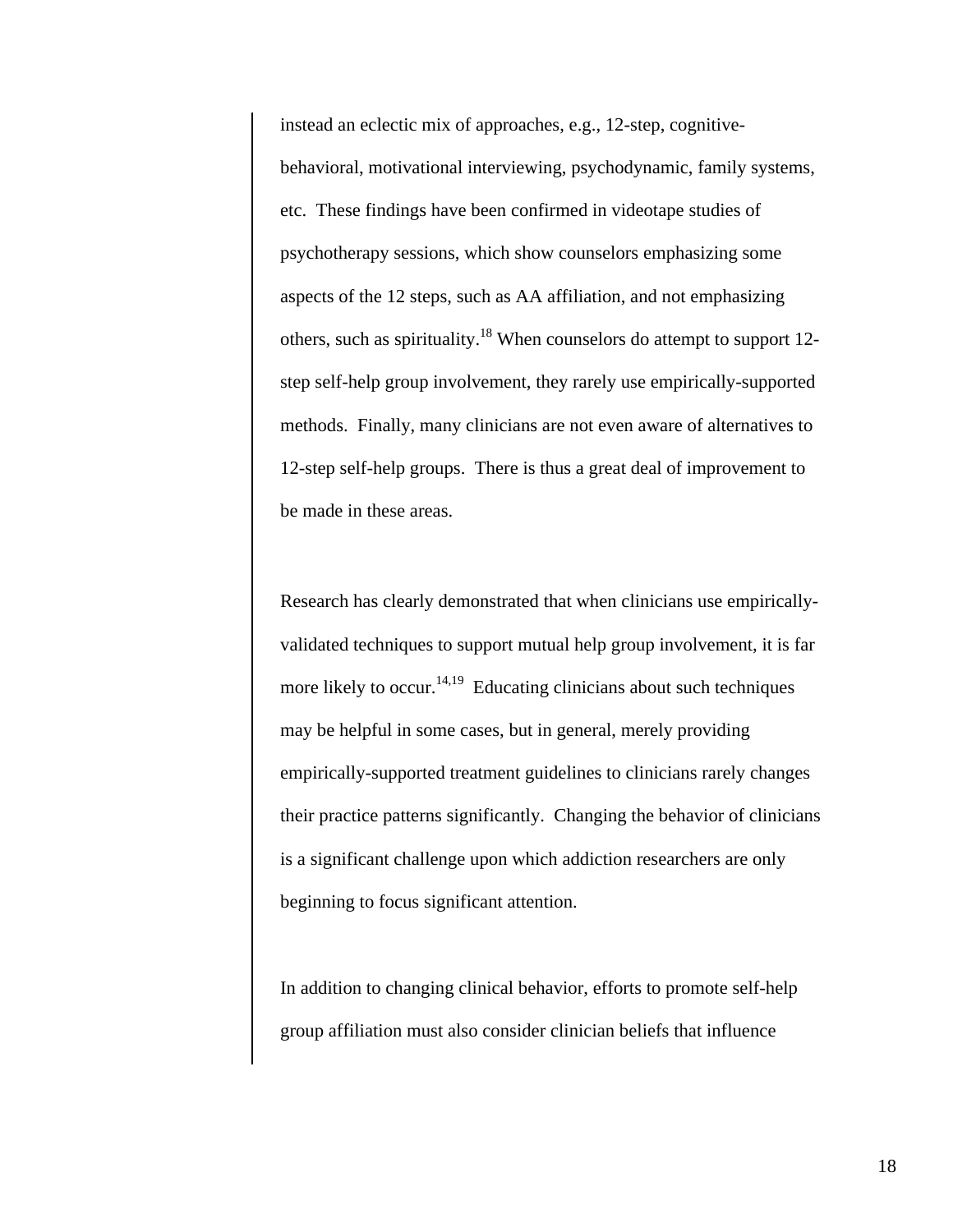patients' transition from treatment to self-help groups. Some treatment providers see self-help groups negatively, positing that they may foster unhealthy dependence or detract from personal autonomy. Other providers think that AA is the only self-help organization that exists or is the only intervention of any value. Other misconceptions include the belief that all self-help organizations have a spiritual component, or that spirituality must be central for every member of AA, NA and other 12 step groups. In reality, there are many pathways to recovery involving a variety of self-help groups and treatments.<sup>20</sup> Hence, provider education must address both attitudes and behaviors in order to create a successful interface of clinicians with a broad self-help group network.

Any professional education strategy along these lines must recognize two important points. First, most investigations have focused on specialty substance abuse treatment providers and researchers thus know little about how non-specialty providers (e.g., emergency room physicians) refer addicted patients to self-help groups, or for that matter if they do so at all. Second, any effort to change clinical behavior, regardless of the treatment specialty concerned, must be sensitive to the diversity of patients. Some substance abuse self-help organizations, for example SMART Recovery, Women for Sobriety and Moderation Management have an almost entirely Caucasian, middle class membership. The membership of AA and NA includes a higher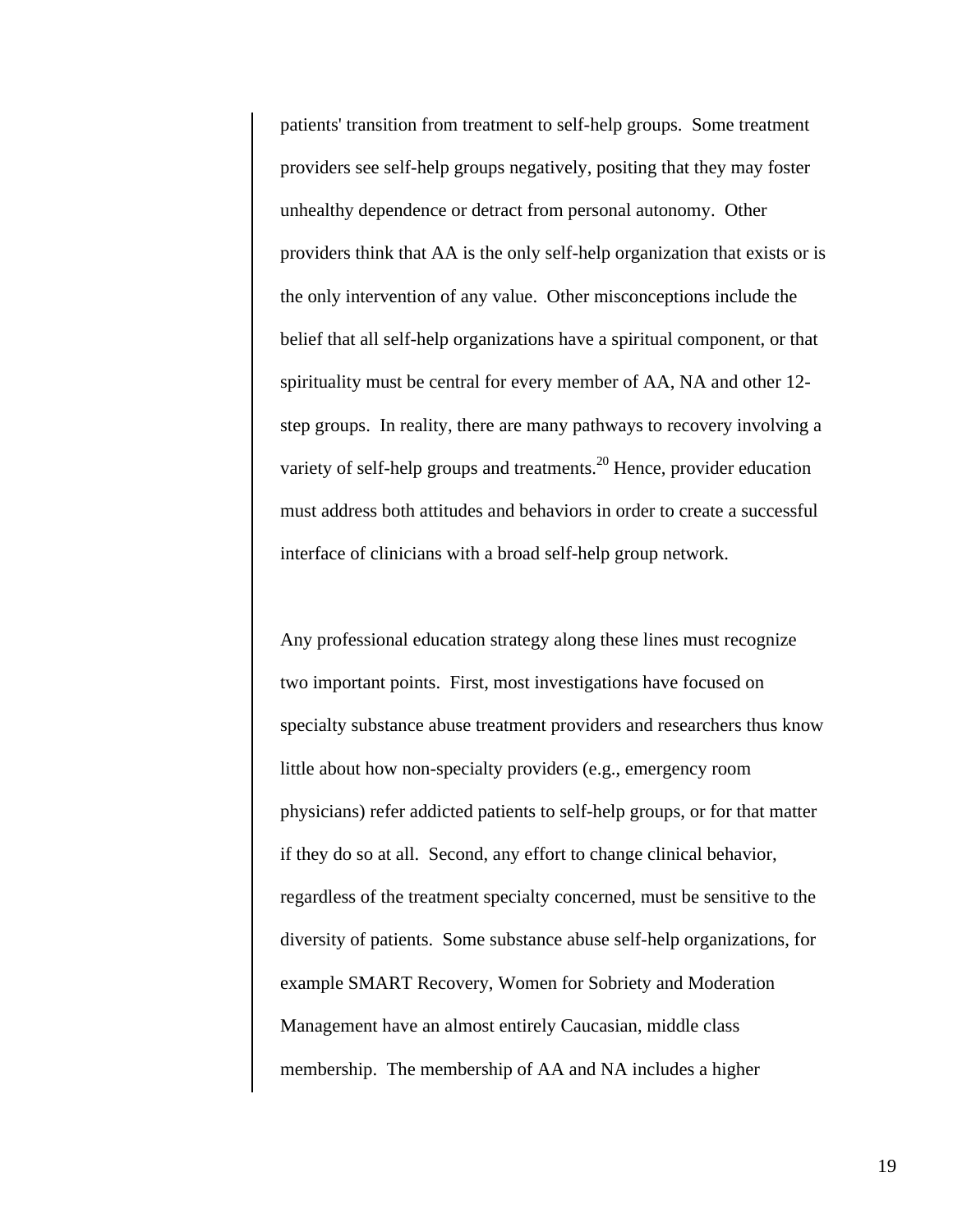proportion of people of color, but individual chapters of these organizations may not necessarily be diverse. Clinicians should be sensitive to potential patient discomfort among patients going to a selfhelp group with few or no people of their racial or ethnic background. Relatedly, gay and lesbian patients may prefer specialty meetings (such as AA offers), and clinicians should be aware of this and also of where such meetings are held. In summary, because of cultural differences (e.g., in spiritual beliefs, expectations about self-disclosure) and other diversity issues, all self-help organizations may not be equally appealing or helpful to all patients. These and other diversity issues need to be thoughtfully addressed.

#### **Potential Strategies**

The following strategies could be employed by individual clinicians, clinical supervisors, and program directors:

 $\triangleright$  Clinicians should use empirically-validated methods (e.g., twelve-step facilitation counseling, motivational enhancement techniques) when seeking to foster self-help group engagement.

 $\triangleright$  Given the variety of pathways to recovery, clinicians should have a menu of treatment and self-help group options available for use when selecting care alternatives in consultation with the client and other stakeholders.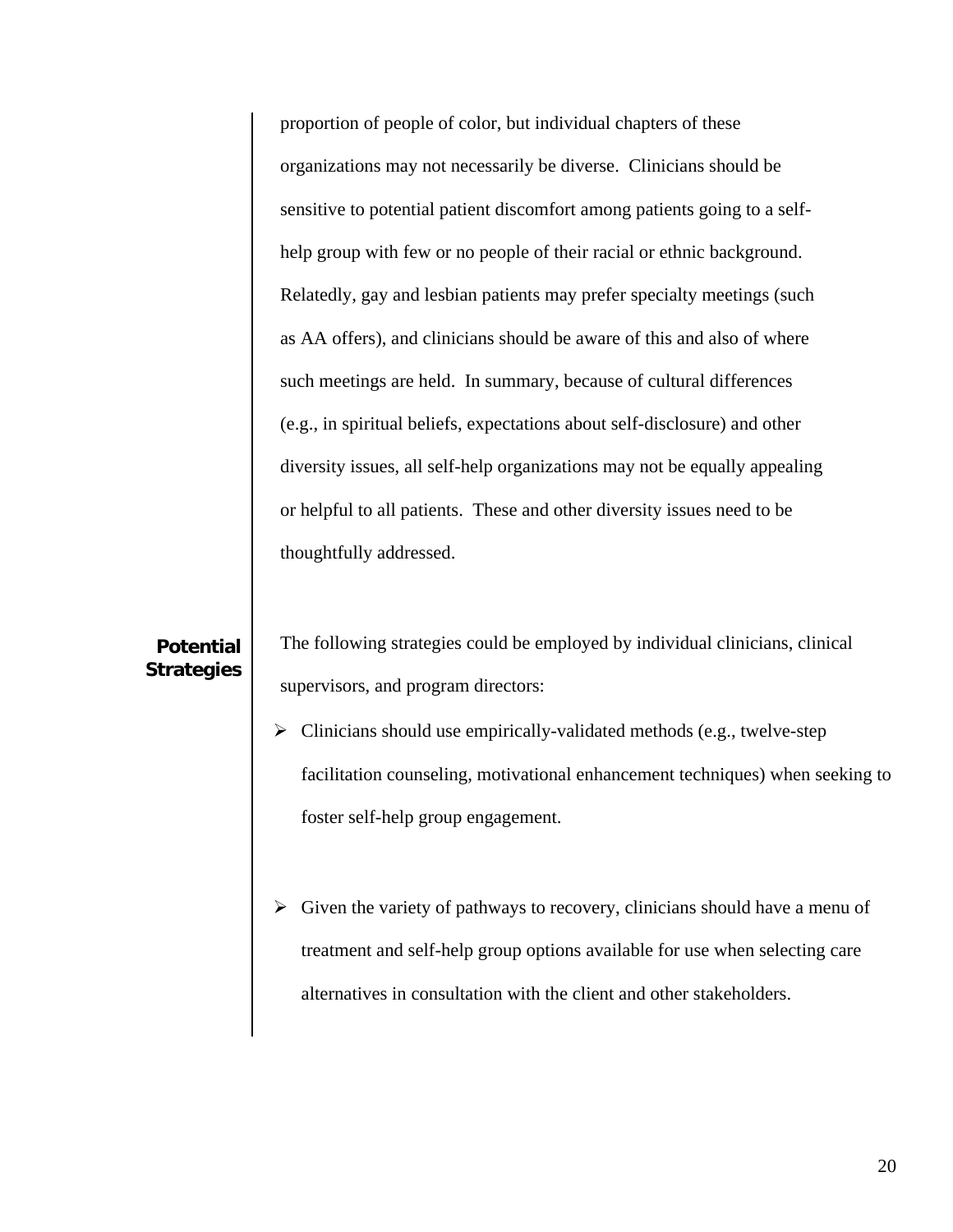- $\triangleright$  Efforts to train clinicians about facilitating self-help group involvement should include incentives for changing clinical practice and should be sensitive to cultural diversity.
- $\triangleright$  Effective referrals to addiction self-help groups should occur in both non-specialty and specialty health care programs.
- $\triangleright$  Clinicians should recognize and communicate to patients that many individuals recover through AA, but others recover through self-help groups other than AA, or, without attending any selfhelp group at all.
- $\triangleright$  Even treatment programs that label and represent themselves as "12-step oriented" should evaluate whether their current program practices actively support involvement in 12-step self-help groups.

#### **Potential implications for policymakers**

A number of countries outside of the U.S. have implemented policies designed to foster the growth of mutual help organizations.<sup>10</sup> In the U.S., some treatment systems, states and federal agencies have also **Context**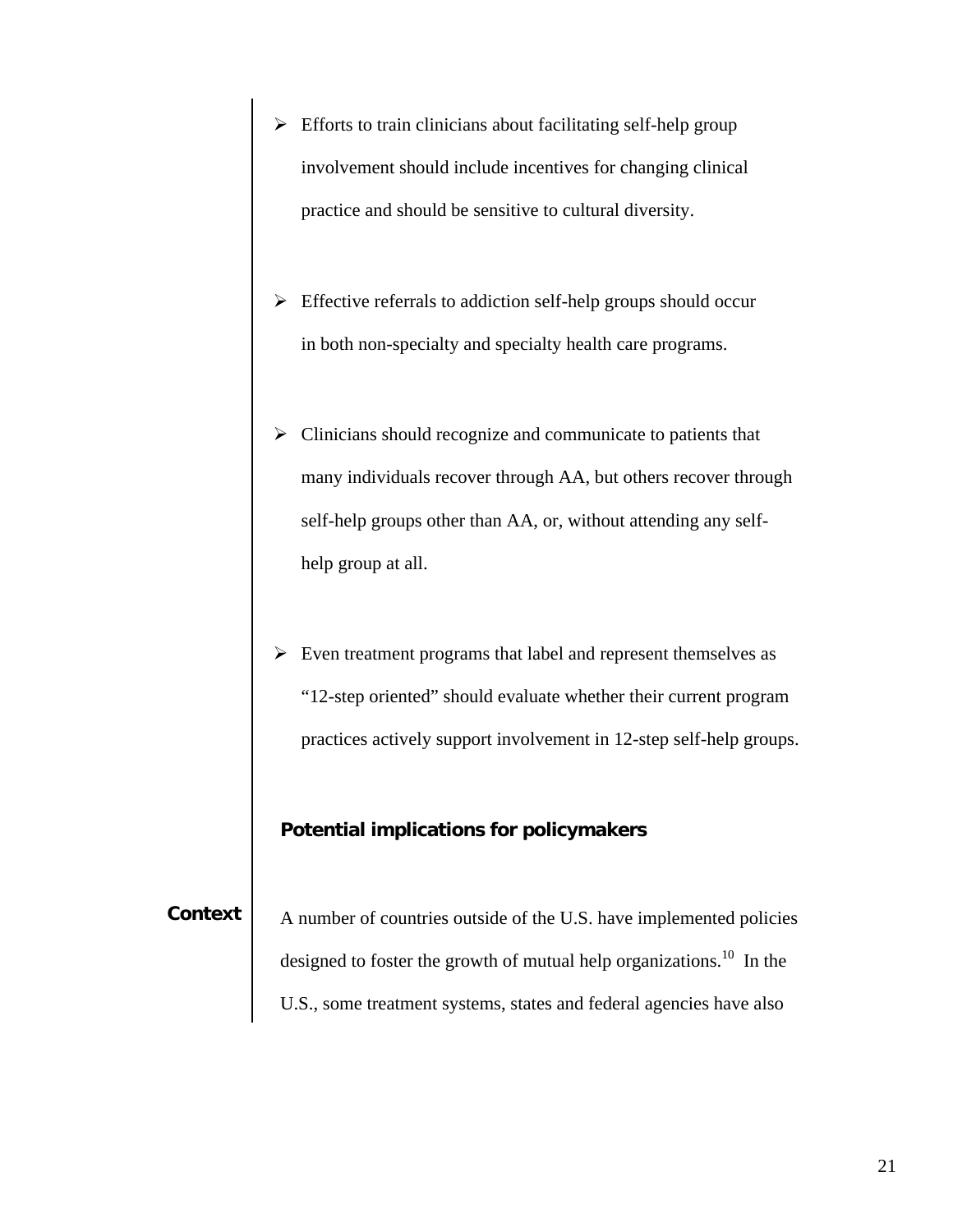attempted such initiatives. As with all policies, efforts in this area will face challenges at both the state and national level related to funding, coordination and implementation. In addition, there is an added concern particular to this area. Any efforts to support self-help organizations must recognize that by tradition, 12-step organizations do not accept direct outside financial support. Even for self-help organizations that do, it is important not to bureaucratize or co-opt what is essentially a grassroots movement. These challenges are worth meeting because of the potential for self-help groups to be a cost-effective intervention for addiction.

Like self-help organizations themselves, the self-help supportive infrastructure varies in strength and organization from place to place. Non-profit organizations known as "self-help clearinghouses" exist in some areas, and provide information about, referrals to, and technical support for mutual help organizations for addictions and other health problems. Help-lines and human service agencies in some parts of the country also provide information on self-help groups.

"Recovering" counselors and alumni groups at addiction treatment centers are an additional important component of self-help groupsupportive infrastructure. In the wake of managed care and changes in credentialing rules, such potential sources of support for self-help groups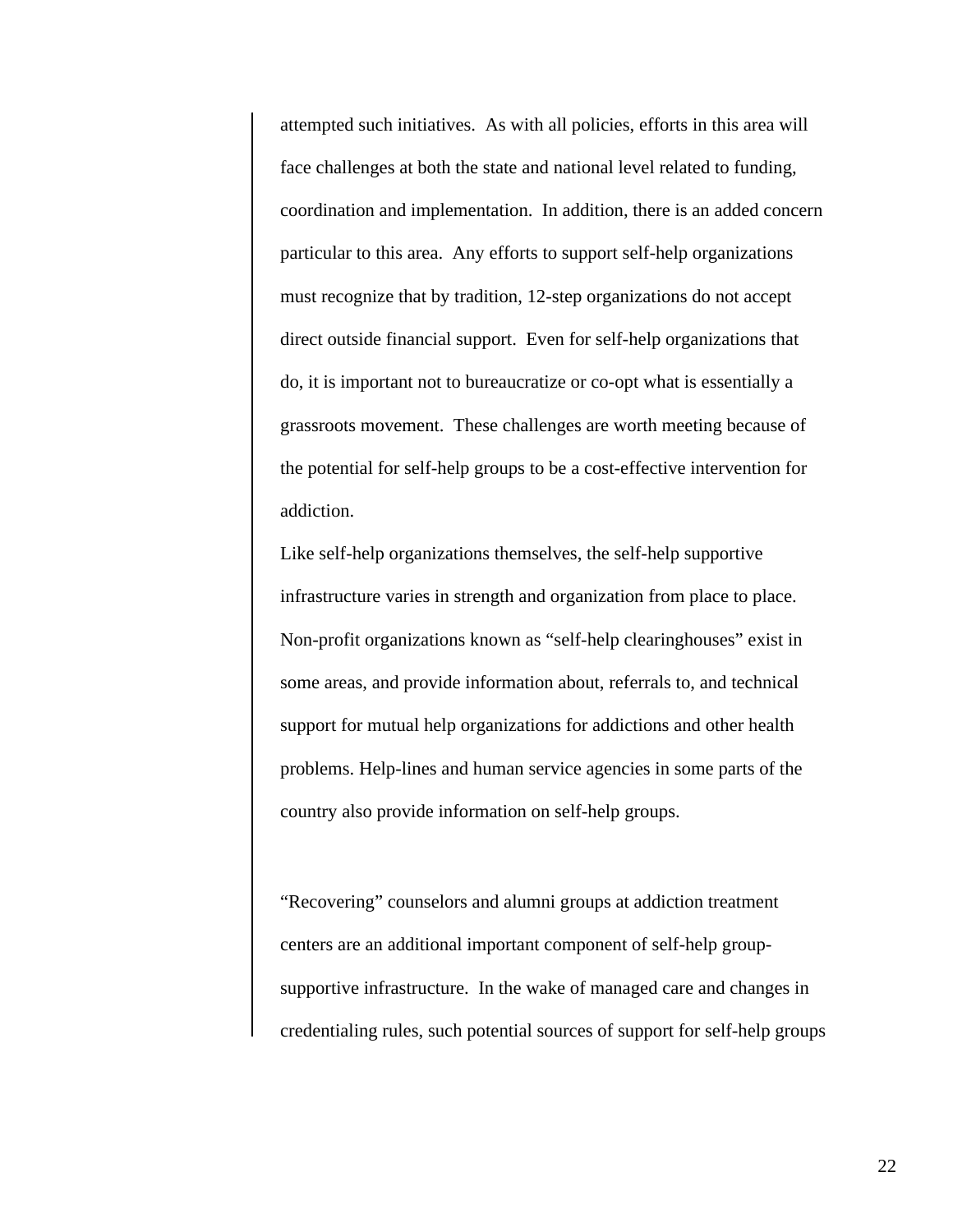may be weakening in strength, thereby requiring other concerned health care professionals to become involved in the process. Whether individuals not in recovery have the knowledge and skills to facilitate connections between addicted patients and self-help groups is unknown.

### **Potential Strategies**

Given the above context, it may be desirable to implement policies that could strengthen the infrastructure supporting mutual help organizations. The following policy efforts have been implemented in some nations or states, and might be replicated in other contexts.

- ÿ *Invest resources in self-help clearinghouses*. These organizations can support a broad variety of alcohol and drug-related self-help groups without violating the traditions of those that do not accept funding.
- ÿ *Make public facilities and institutions self-help group friendly*. This includes not only allowing groups to use space for meetings, but also inviting them to hold groups in settings where they may not have a historical presence, for example some clinics, hospitals, religious organizations, and community centers.
- ÿ *Disseminate information on self-help groups*. Government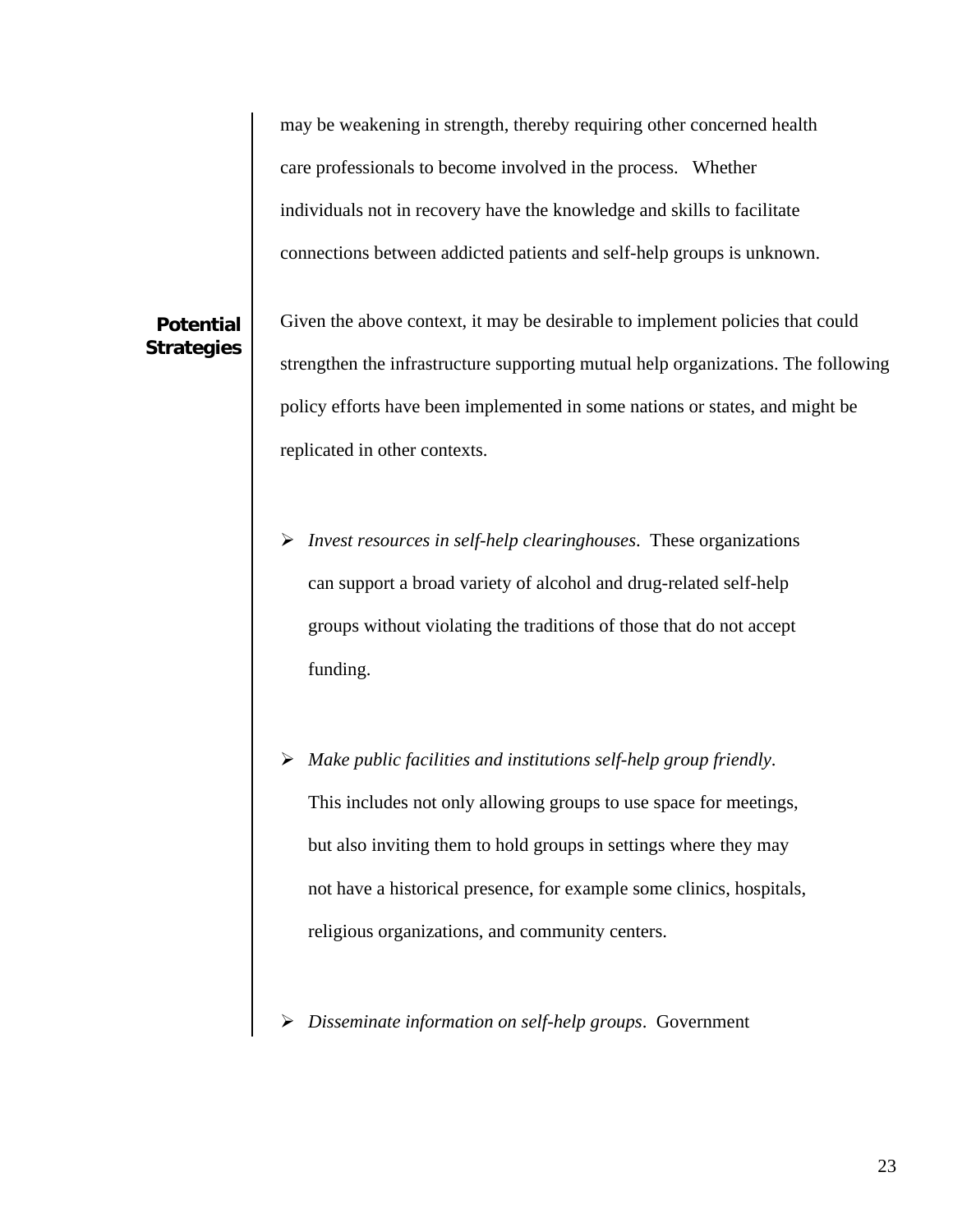agencies and interested non-governmental organizations could post lists of self-help organizations on their web sites and/or provide links to web sites operated by self-help organizations that provide such information. Such dissemination efforts could also provide information on evidence-based practices related to self-help groups as a recovery resource.

- ÿ *Adopt the principle of "informational parity"*. Dissemination efforts of all forms should include information on the full range of mutual help group alternatives. As long as mutual help groups are voluntary in nature, respect the civil rights of participants, address substance abuse, are not professional treatments mislabeled as selfhelp groups, and have some evidence of effectiveness, they should be included on listings of drug and alcohol self-help groups.
- ÿ *Create and support innovative services that promote self-help group involvement.* Examples include the recovery coaches funded through the Arizona Medicaid program and a program in Philadelphia that provides funds to an organization that accepts responsibility for transitioning the individual into self-help groups. Similarly, SAMHSA's Center for Substance Abuse Treatment (CSAT) launched the Recovery Community Services Program to provide funding to groups who are developing innovative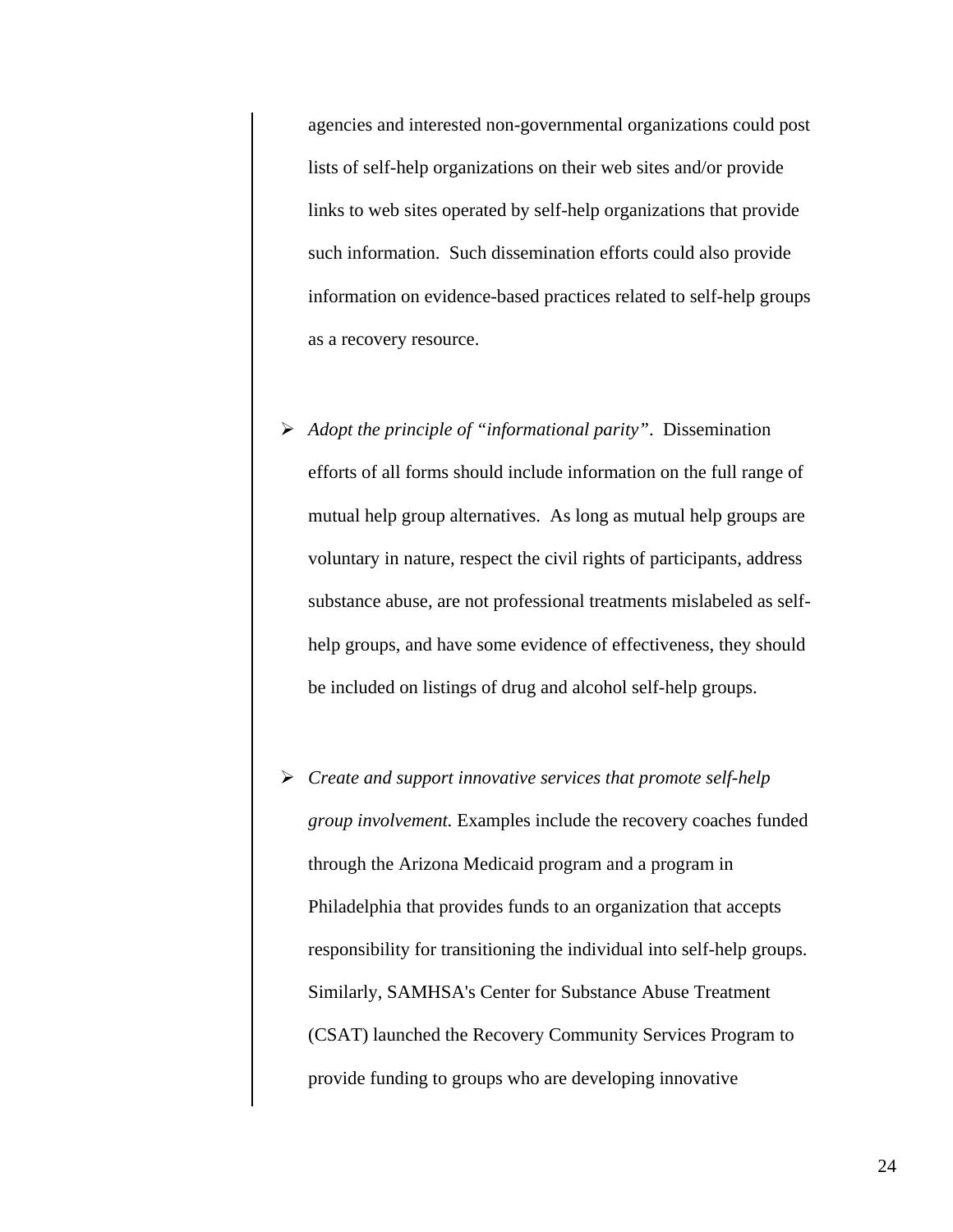peer-to-peer services. Examples of services under this new program include recovery coaching and mentoring, peer case management, peer education in life skills (e.g., parenting, communication) and health topics, assistance and referral with housing, employment, education, and related activities.

- ÿ *Credential and train healthcare professionals in linking patients to self-help groups.* Because staff with strong connections to local self-help groups may not be present in all settings, all health care professionals should have some knowledge about how to refer patients effectively to groups.
- ÿ *Foster self-help organizations for under-served populations*. New York State's Mental Health Empowerment Project successfully assisted consumers of mental health services to organize self-help groups for dually-diagnosed people. Similar programs, that provide support without professionalizing or bureaucratizing self-help groups, might be tried with other underserved groups, such as adolescents and residents of rural areas.
- ÿ *Expand opportunities for self-help organizations in criminal justice settings*. Self-help groups can be made available to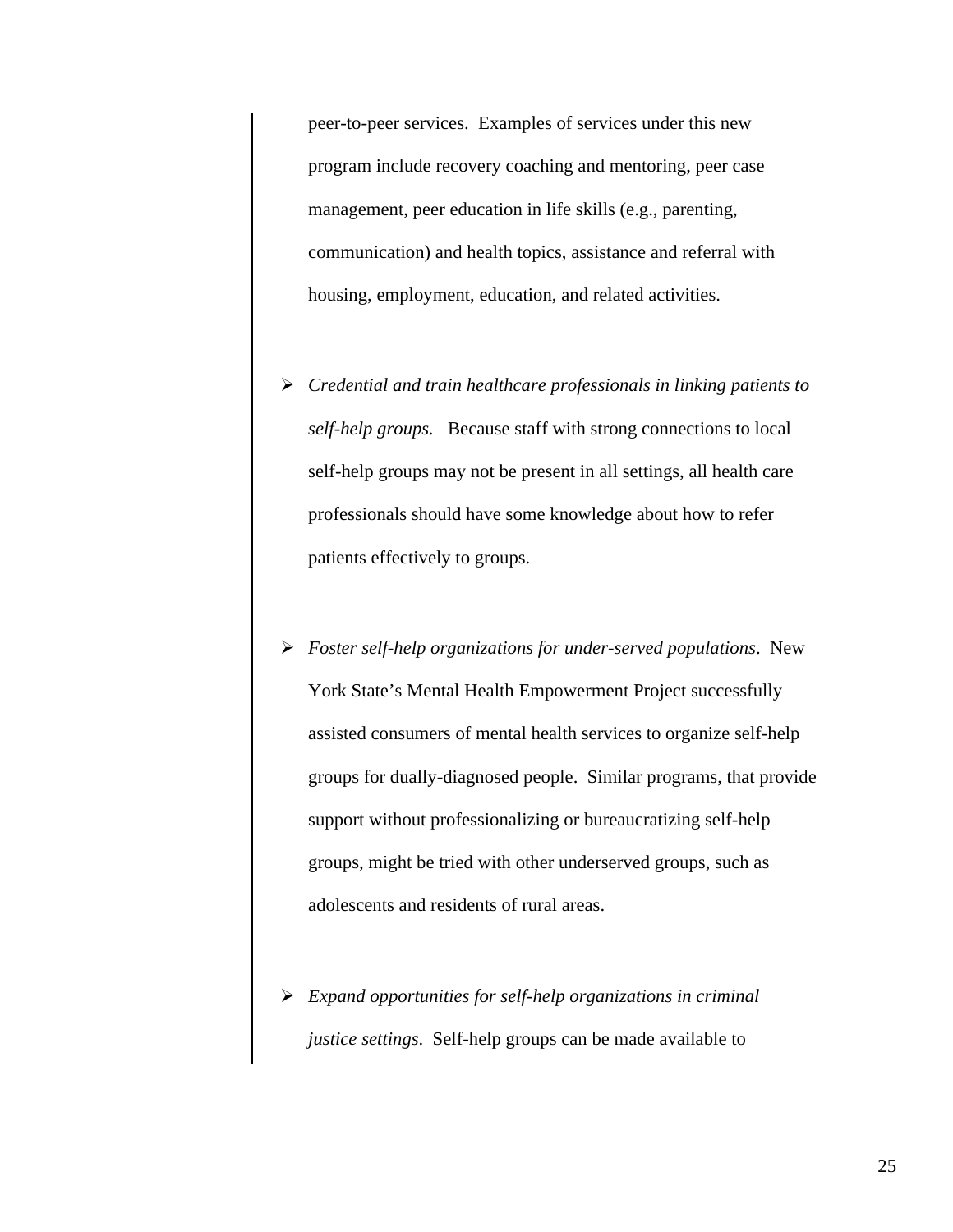- $\triangleright$  offenders in conjunction with treatment in correctional facilities and in the community. For example, invitations might be given to groups to hold meetings in juvenile detention facilities, jails, prisons, probation services, and parole departments. Given the coercive nature of treatment in criminal justice settings, program directors and clinicians should avoid forcing clients to participate in self-help groups when it is not appropriate, and should offer alternatives to such clients.
- ÿ *Discourage the use of self-help groups as a replacement for treatment*. Research shows that many clients require the support both of treatment programs and of self-help groups. Using the success of self-help groups as a pretext for delaying or reducing support for treatment services is therefore inappropriate. Addiction self-help organizations typically see themselves as an ally, rather than as a competitor to professional treatment programs; other stakeholders in this area should adopt the same perspective.
- ÿ *Expand research on drug and alcohol self-help groups*. Evaluation research on both 12-step and non-12 step self-help groups should be expanded. So too should research on the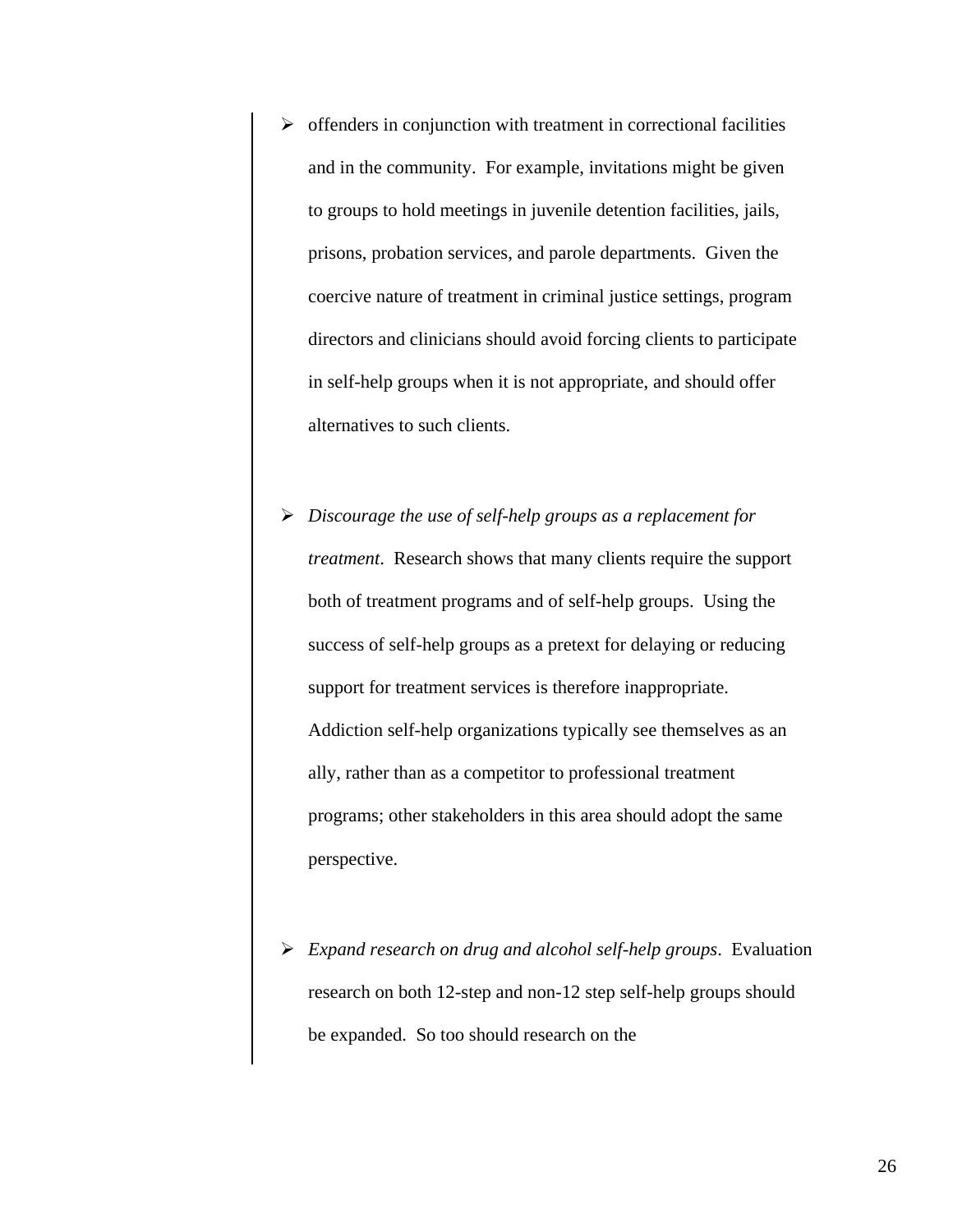- $\triangleright$  mechanisms through which self-help groups effect change, and on policy interventions that might promote technology transfer and self-help group involvement. Establishing a National Center for Research and Technology Transfer on Self-Help Groups and Addiction could provide an important focus for such activities.
- ÿ *Expand residential self-help options*. Oxford House is a national program with over 850 peer-managed houses. Connecticut and California also have successful residential models of peer-managed services for addicted individuals. Fostering the development of more self-help based housing could be a cost-effective strategy for providing recovery-supportive environments for substance dependent individuals, including those who are homeless.
- ÿ *Support opportunities for family members of addicted people to be involved in mutual help organizations*. One of the discoveries of CSAT's recovering communities program was that families do not always feel a part of the recovering person's involvement in a selfhelp organization. Accordingly, all of the above efforts should include a focus on family members and family-focused mutual help organizations.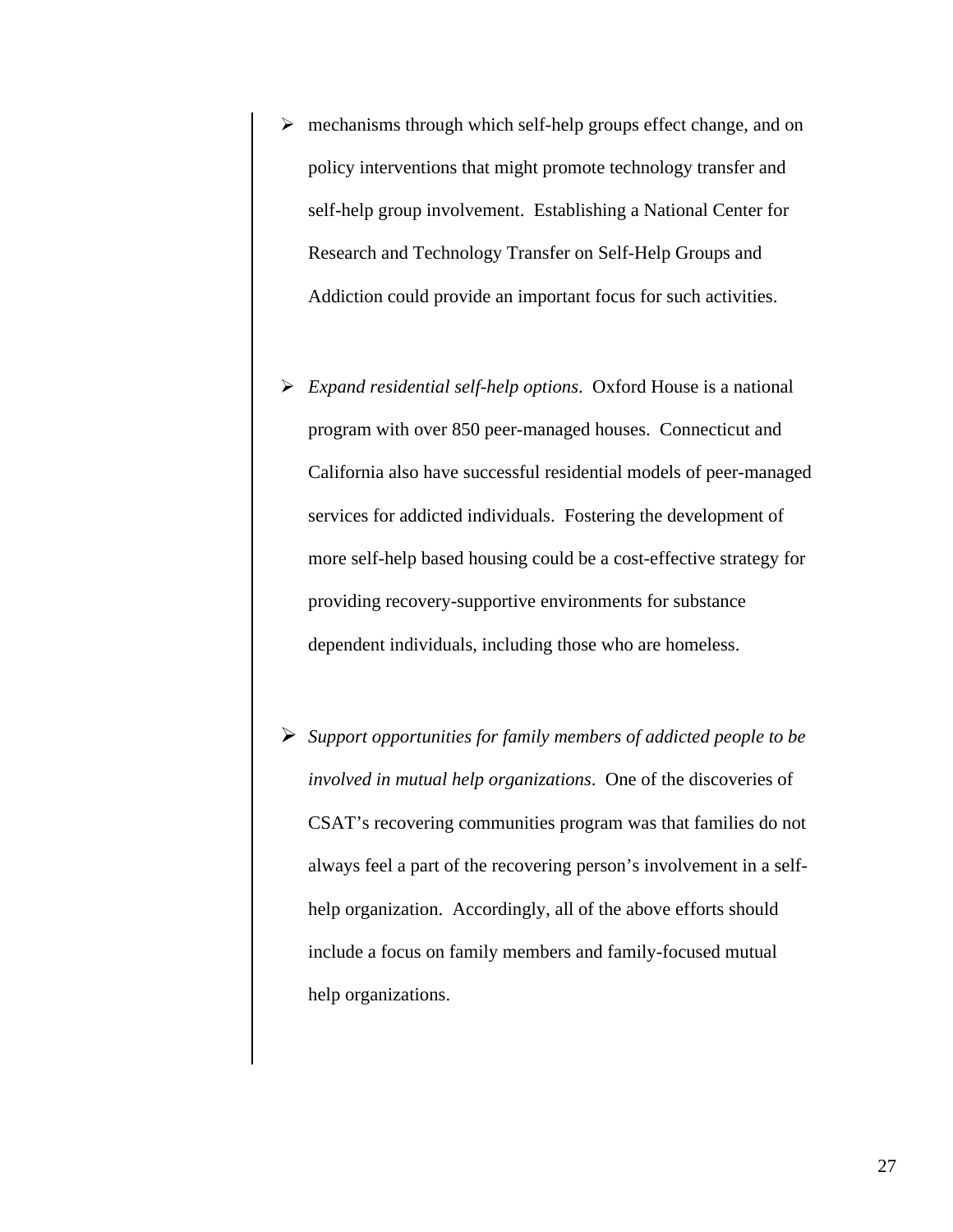

## **CONCLUSION**

Addiction self-help organizations are a major resource for addicted individuals, as well as for those who treat addicted people, work with them, and care about them. Research to date suggests that self-help groups can be beneficial, but also cautions that we have much more to learn about how they work and how they can be supported through clinical, agency, and policy actions. The strategies presented herein are therefore a set of initial steps and are neither the final word nor a panacea. Yet they do hold significant promise of strengthening addiction self-help groups and thereby helping more individuals recover from drug and alcohol problems.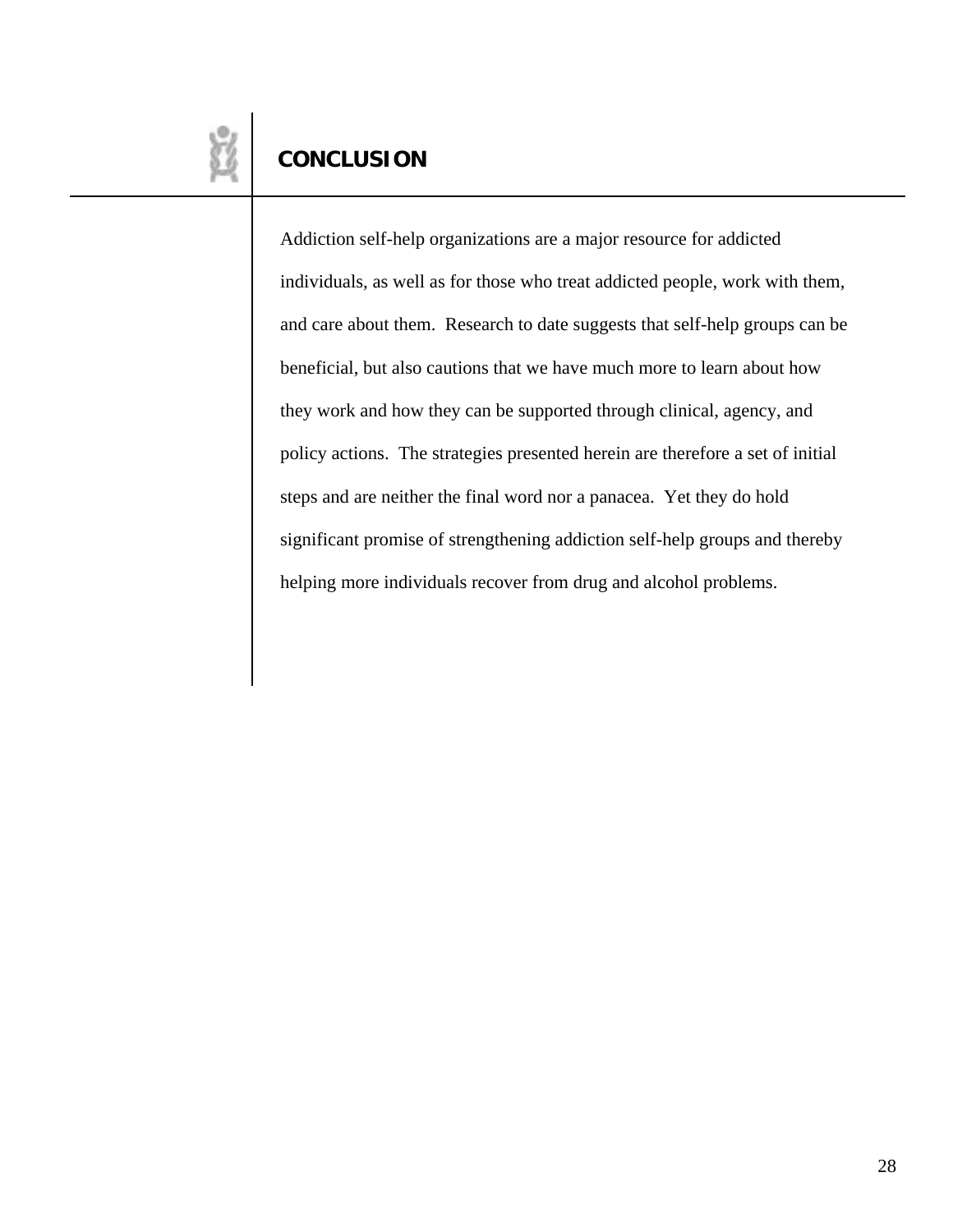### **Notes and References**

**1** Horgan C, Skwara KC, & Strickler G. (2001). Substance abuse: The nation's number one health problem. Princeton, NJ: The Robert Wood Johnson Foundation.

**2** The most detailed and reliable survey data on drug and alcohol self-help groups can be found in the following two scientific articles: Kessler RC, Mickelson KD, & Zhao S. (1997). Patterns and correlates of self-help group membership in the United States. *Social Policy*, *27*, 27-46; Room R, & Greenfield, T. (1993). Alcoholics Anonymous, other 12-step movements and psychotherapy in the US population, 1990. *Addiction,* 88, 555-562.

**3** Kessler RC. et al. (1997). Differences in the use of psychiatric outpatient services between the U.S. and Ontario. *New England Journal of Medicine*, 336, 551-557.

**4** White, B., & Madara, E. (1998). The self-help sourcebook: Your guide to community and online support groups,  $6<sup>th</sup>$  Edition. Denville, NJ: American Self-Help Clearinghouse. **5** Humphreys, K. (In press). Circles of Recovery: Self-help organizations for addictions.

International Research Monographs on Addiction, Cambridge University Press, UK. **6** Humphreys, K., & Klaw, E. (2001). Can targeting non-dependent problem drinkers and providing internet-based services expand access to assistance for alcohol problems?: A study of the Moderation Management self-help/mutual aid organization. *Journal of Studies on Alcohol*, 62, 528-532.

**7** McLellan, A. T., Lewis, D. C., O'Brien, C. P., & Kleber, H. D. (2000). Drug dependence, a chronic medical illness: Implications for treatment, insurance, and outcomes evaluation. *Journal of the American Medical Association*, 284, 1689-1695.

**8** Humphreys K, & Tucker J. (2002). Towards more responsive and effective intervention systems for alcohol-related problems. *Addiction*, 97, 126-132.

**9** Ditman KS, Crawford GG, Forgy EW, Moskowitz H, & Macandrew C. (1967). A controlled experiment on the use of court probation for drunk arrests. *American Journal of Psychiatry*, *124*, 64-67

**10** Brandsma, J. M., Maultby, M.C., & Welsh, R. J. (1980). Outpatient treatment of alcoholism: A review and comparative study. Baltimore, MD: University Park Press; Walsh DC, Hingson RW, & et. al. (1991). A randomized trial of treatment options for alcoholabusing workers. *The New England Journal of Medicine*, 325, 775-782.

**11** Humphreys K, & Moos RH. (2001). Can encouraging substance abuse inpatients to participate in self-help groups reduce the demand for outpatient aftercare?: A quasiexperimental study. *Alcoholism: Clinical and Experimental Research,*25, 711-716.

**12** Humphreys K, & Moos R. (1996). Reduced substance abuse-related health care costs among voluntary participants in Alcoholics Anonymous. *Psychiatric Services*, 47, 709-713. **13** Many of the main findings of Project MATCH are described in these two publications: Project MATCH Research Group (1997). Matching alcoholism treatments to client heterogeneity: Project MATCH posttreatment drinking outcomes. *Journal of Studies on Alcohol*, 58, 7-29; Babor, T., & Del Boca, F. (In press). Treatment matching in alcoholism. Cambridge, UK: Cambridge University Press.

**14** The overall design of the CCTS is described in: Crits-Cristoph P, Siqueland L, Blaine J. et al. (1999). Psychosocial treatments for cocaine dependence: National Institute on Drug Abuse Collaborative Cocaine Treatment Study. *Archives of General Psychiatry*, 56, 493- 502. Self-help group-related results are described in the most detail in two papers by Roger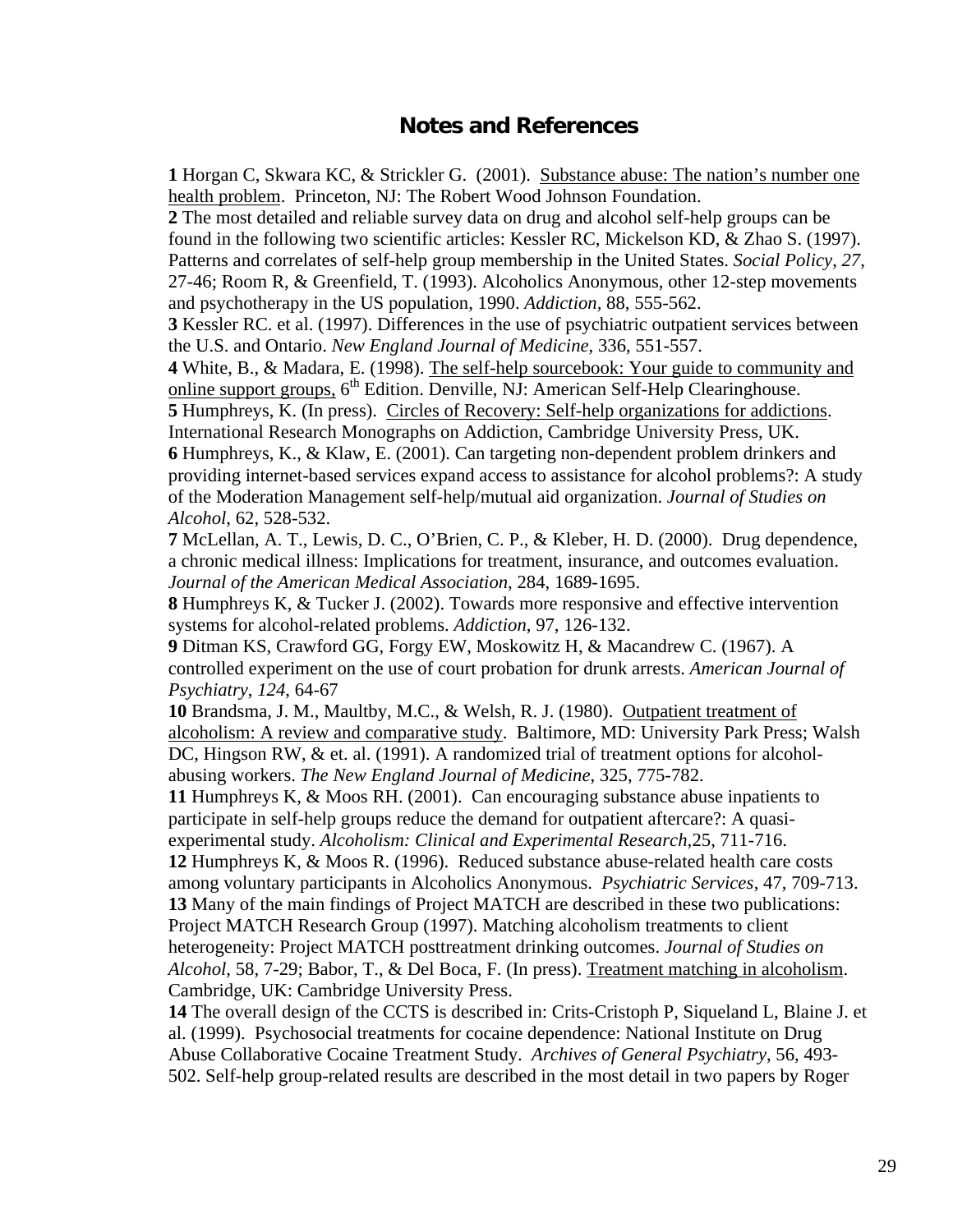Weiss and colleagues: (2000). Self-help group attendance and participation among cocaine dependent patients. *Drug and Alcohol Dependence,* 60, 169-177; (1996). Self-help activities in cocaine dependent patients entering treatment: Results from the NIDA collaborative cocaine treatment study. *Drug and Alcohol Dependence*, 43, 79-86.

**15** McAuliffe, W. E. (1990). A randomized clinical trial of recovery training and self-help for opiod addicts in New England and Hong Kong. *Journal of Psychoactive Drugs*, 22, 197-209. **16** Galanter, M. (1984). Self-help large group therapy for alcoholism: A controlled study. *Alcoholism: Clinical and Experimental Research*, 8, 16-23.

**17** Kingree J, & Thompson M. (2000). Mutual help groups, perceived status benefits, and well-being: A test with adult children of alcoholics with personal substance abuse problems. *American Journal of Community Psychology*, 28. 325-342.

**18** Morgenstern, J., & McCrady, B. S. (1993). Cognitive processes and change in diseasemodel treatment. In BS McCrady & WR Miller (Eds.), Research on Alcoholics Anonymous: Opportunities and alternatives (pp. 153-166). New Brunswick, NJ: Rutgers Center of Alcohol Studies.

**19** Sisson RW, & Mallams JH. (1981). The use of systematic encouragement and community access procedures to increase attendance at Alcoholics Anonymous and Al-Anon meetings. *American Journal of Drug and Alcohol Abuse*, *8*, 371-376.; Nowinski J, Baker S, & Carroll K. (1995). Twelve-step facilitation therapy manual: A clinical research guide for therapists treating individuals with alcohol abuse and dependence. NIAAA (NIH Publication #94- 3722): Rockville, MD.

**20** Fletcher, A. (2001). Sober for Good: New solutions for drinking problems. Boston: Houghton Mifflin; see also research by Patricia Penn and Audrey Brooks (2000) in *Journal of Rational-Emotive and Cognitive-Behavioral Therapy, 18, 197-208* suggesting that for dual diagnosis patients, twelve-step oriented treatment may reduce substance abuse more effectively, whereas SMART recovery oriented treatment may reduce psychiatric symptoms more effectively.